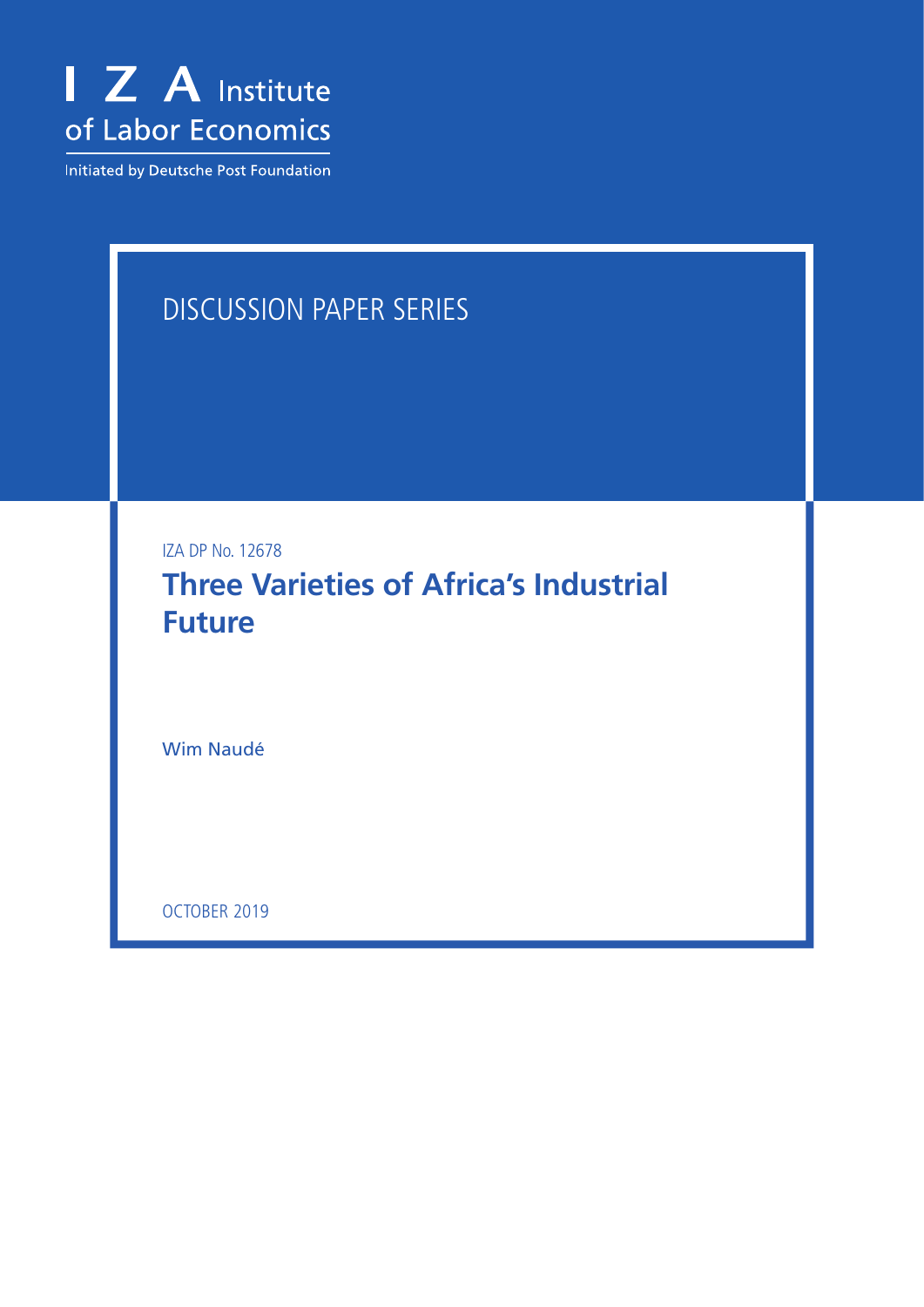

Initiated by Deutsche Post Foundation

## DISCUSSION PAPER SERIES

IZA DP No. 12678

## **Three Varieties of Africa's Industrial Future**

**Wim Naudé** *UNU-MERIT, Maastricht University, RWTH Aachen University, IZA and Leiden University*

OCTOBER 2019

Any opinions expressed in this paper are those of the author(s) and not those of IZA. Research published in this series may include views on policy, but IZA takes no institutional policy positions. The IZA research network is committed to the IZA Guiding Principles of Research Integrity.

The IZA Institute of Labor Economics is an independent economic research institute that conducts research in labor economics and offers evidence-based policy advice on labor market issues. Supported by the Deutsche Post Foundation, IZA runs the world's largest network of economists, whose research aims to provide answers to the global labor market challenges of our time. Our key objective is to build bridges between academic research, policymakers and society.

IZA Discussion Papers often represent preliminary work and are circulated to encourage discussion. Citation of such a paper should account for its provisional character. A revised version may be available directly from the author.

ISSN: 2365-9793

**IZA – Institute of Labor Economics**

| Schaumburg-Lippe-Straße 5-9 | Phone: +49-228-3894-0       |             |
|-----------------------------|-----------------------------|-------------|
| 53113 Bonn, Germany         | Email: publications@iza.org | www.iza.org |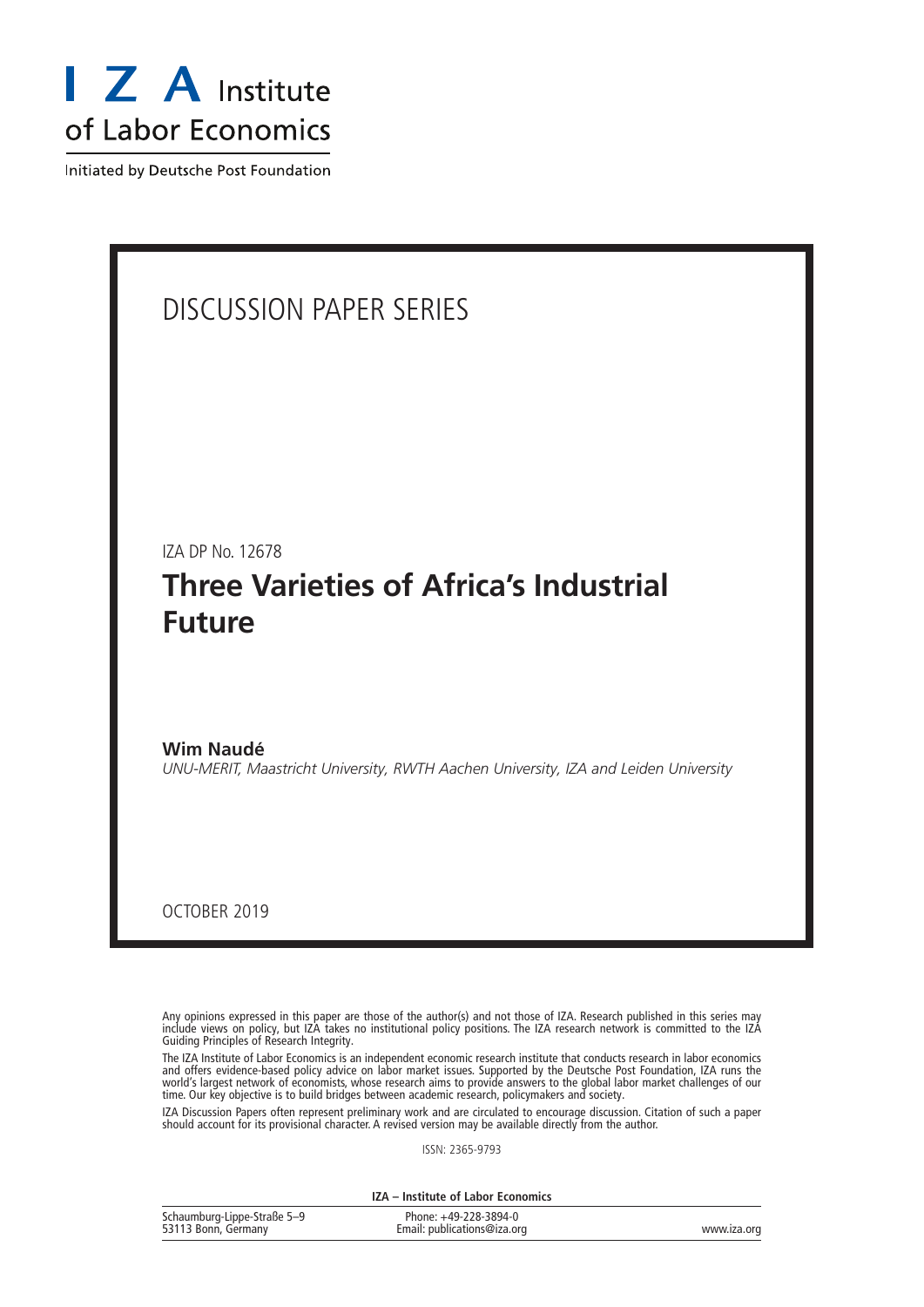# ABSTRACT

## **Three Varieties of Africa's Industrial Future**

This paper shows that African economies have generally not de-industrialized, that manufacturing growth is very possible, and moreover that the contribution of manufacturing in Africa has been underestimated. As far as the future is concerned, African countries will in differing degrees experience three varieties of industrialization, all influenced by new and emerging technologies. In one variety, labelled "acquiring traditional manufacturing capabilities" technological change is too fast and complex for some countries to immediately benefit, requiring an estimated 15-year window to put the complementary investments and business ecosystems in place, while promoting old-fashioned labor-intensive manufacturing. In a second variety, technological innovation is changing the nature of manufacturing and is turning services into the main sector for structural transformation. This variety is labelled "fostering sectors with the characteristics of manufacturing" to denote that services now perform functions previously expected from manufacturing. A third variety of future industrialization is labelled "resurgent entrepreneurship-lead industrialization" denoting that some African countries will take part in new and advanced types of manufacturing, through indigenous entrepreneurs starting high-technology firms. This third variety is elaborated with reference to recent examples. The paper concludes with broad suggestions for industrial policies that are consistent with these varieties of industrialization.

| <b>JEL Classification:</b> | 047, 033, J24, E21, E25                                         |
|----------------------------|-----------------------------------------------------------------|
| Kevwords:                  | technology, entrepreneurship, manufacturing, industrial policy, |
|                            | Africa                                                          |

#### **Corresponding author:**

Wim Naudé Maastricht University School of Business and Economics Tongersestraat 53 6211 LM Maastricht The Netherlands E-mail: w.naude@maastrichtuniversity.nl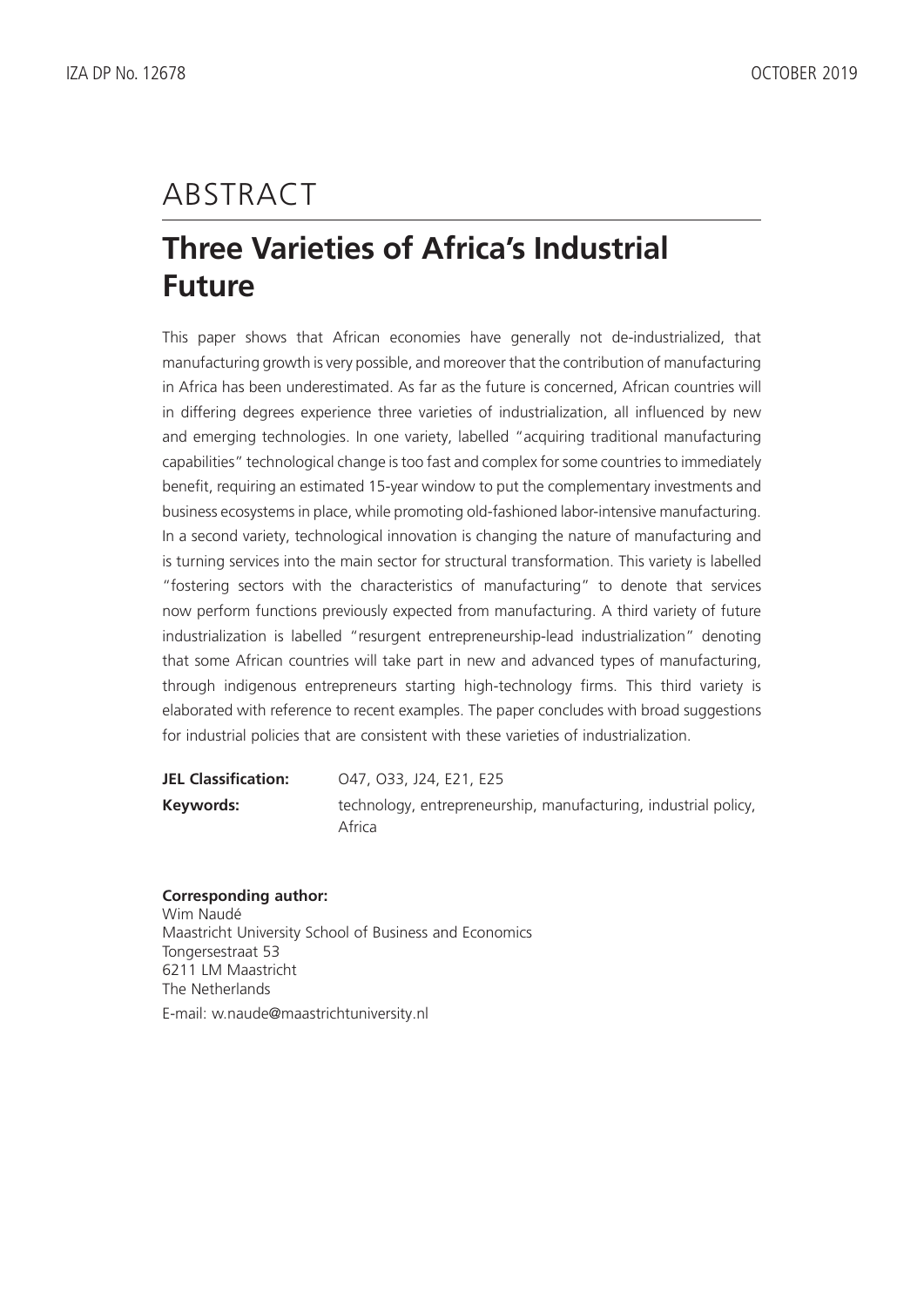### 1 Introduction

Economic activities are classified according to the sector from which it originate: from the "primary sector" (agriculture, mining), the "secondary sector" (manufacturing, energy, construction) or the "tertiary sector" ( services). As a country's economy develops, the contribution of the primary sector in terms of its shares of GDP and employment will decline. In fact, the reallocation of production factors, from sectors characterized by low productivity and low productivity growth, to sectors where productivity levels and growth are higher, is a sine qua non of development (Gries and Naudé, [2010;](#page-18-0) Naudé, [2016\)](#page-19-0). This reallocation is known as "industrialization" when it entails the rise in the share of  $manufacturing<sup>1</sup>$  $manufacturing<sup>1</sup>$  $manufacturing<sup>1</sup>$  output and employment in the total output and employment of a country.

The reason for labelling a growing share of manufacturing as industrialization is because ever since the take-off of the West (the "Great Divergence") manufacturing has been associated with development. This has not only been the case for the first countries to industrialize, such as the UK, Germany and the USA, but also for the emerging economies in East Asia after the Second World War [\(Szirmai et al.,](#page-20-0) [2013\)](#page-20-0). The Commission on Growth and Development for instance found that "In countries that in the last 50 years sustained episodes of 7 percent growth or more over 25 years or longer, manufacturing and services led the way" [\(Commission on Growth and Development,](#page-17-0) [2008,](#page-17-0) p.60). And manufacturing was more important than services. The only country among this group of fast-growers over a period of [2](#page-3-1)5 years where manufacturing growth did not outstrip services growth was Botswana<sup>2</sup>.

As the third decade of the 21st century approaches, there is a growing concern that most countries in Sub-Saharan Africa (henceforth "Africa") have not yet experienced the kind of industrialization that will contribute sufficiently to development. There are many who are concerned that Africa is de-industrializing, e.g. [Rodrik](#page-20-1) [\(2015a\)](#page-20-1) and [Timmer et al.](#page-20-2) [\(2014\)](#page-20-2). The lack of industrialization, and even de-industrialization, is seen as a serious constraint for African countries to catch-up in terms of income and wealth, in particular given the continent's need for job creation<sup>[3](#page-3-2)</sup> [\(Fox et al.,](#page-18-1) [2013\)](#page-18-1).

Africa has the world's fastest growing, youngest, and most rural population. Its rapid urbanization<sup>[4](#page-3-3)</sup> driven by young people, is a huge opportunity, but comes however with substantial challenges. The need for more manufacturing is one of these. The creation of urban-based jobs, without neglecting the important rural/food-producing sector, requires the development of sectors such as manufacturing, where productivity-enhancing advantages such as scale economies, learning-by-doing and higher capital and technology intensity can be enjoyed. Taking on this challenge requires answering the question: how can African countries industrialize?

While this is an old question it is appropriate to ask it anew in light of possible existential changes to the nature of manufacturing. Some describe these changes, driven by new technologies such as Artificial Intelligence (AI), the Internet of Things (IoT) and Synthetic Biology, as the signs of a new industrial revolution or "new machine age" [\(Brynjolfsson and McAfee,](#page-17-1) [2016;](#page-17-1) [Marsh,](#page-19-1) [2012\)](#page-19-1). The relevant question now is: how can African countries industrialize given these disruptive technologies?

<span id="page-3-0"></span><sup>&</sup>lt;sup>1</sup> Manufacturing is the main "industrial sector" (see [Szirmai](#page-20-3)  $(2012)$ ) and therefore the focus here.

<span id="page-3-1"></span><sup>2</sup> See figure 7, page 61 of the Commission on Growth and Development.

<span id="page-3-2"></span><sup>&</sup>lt;sup>3</sup> Between 2010 and 2020 an estimated 170 million job-seekers will enter into African labor markets [\(Fox et al.,](#page-18-1) [2013\)](#page-18-1).

<span id="page-3-3"></span><sup>4</sup> The population of Africa's cities is expected to grow by 300 percent over the next 30 years [\(Freire et al.,](#page-18-2) [2014\)](#page-18-2).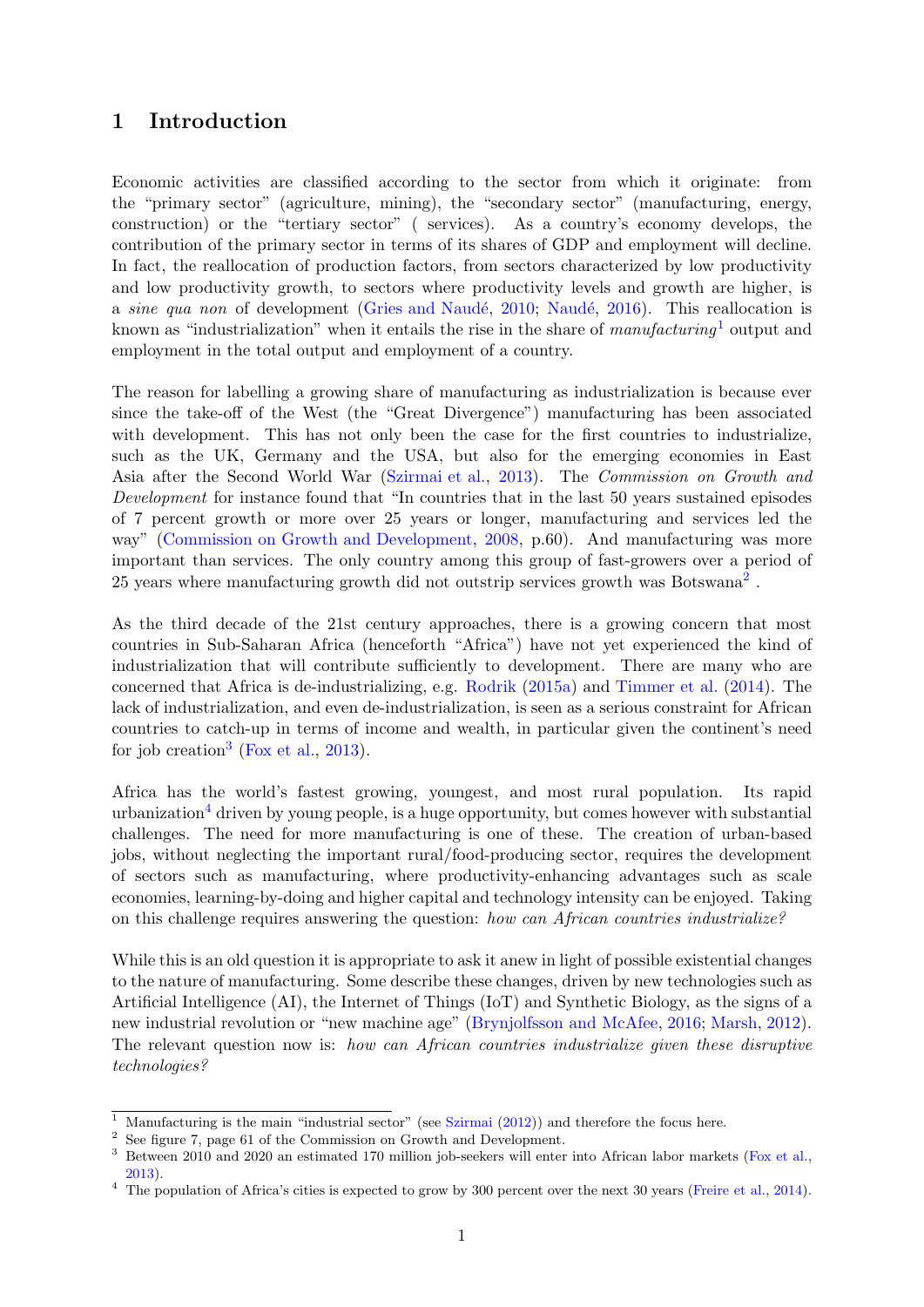To answer this question this paper argues that African countries will experience a variety of industrial futures. Thus, dogmatic approaches towards industrial policy will be counterproductive. Instead, rather pragmatic, pluralistic and entrepreneurial-based approaches, wherein new business model development based on new technologies, are best. Prerequisites for these are a sound understanding of (i) the current state of industrialization, (ii) the possibilities for further industrialization, and (iii) the nature and potential impact of new technologies in opening up or allowing multiple varieties of industrial futures to co-exist.

In this light this paper presents and discusses in section 2 the current state of African industrialization specifically manufacturing. A case is made that, in general, African countries have not de-industrialized as is often claimed, and that future industrialisation is indeed possible - a case that counters the somewhat pessimistic conclusions elsewhere in the literature. Section 3 explains new and emerging technologies impacting on manufacturing and the implications for job-creating African industrialization. The key message here is that these new and emerging technologies make manufacturing more accessible, viable and less complex under certain conditions, such as availability of skills, supportive entrepreneurial ecosystems and infrastructure. Section 4 contains the main contribution of this paper, which is to describe three varieties of industrialization that African countries will experience in the near future, emphasizing the potential for African countries to partake in modern manufacturing through its resurgent entrepreneurship. Section 5 conclude with a summary and recommendations.

## 2 Industrialization, Deindustrialization, Re-industrialization

#### 2.1 Concepts

Industrialization, de-industrialization and re-industrialization refer to "changes in the share of the manufacturing sector in GDP and/or employment" [\(Tregenna,](#page-20-4) [2011,](#page-20-4) p.5). Industrialization occurs "when the share of manufacturing in GDP and/or employment in manufacturing increases, and de-industrialization when the share of manufacturing in GDP and employment declines" [\(Tregenna,](#page-20-4) [2011,](#page-20-4) [2013\)](#page-20-5).

Re-industrialization is "when the share of industrial activity increases in regions (or countries) where it had been higher and declining before" [\(Wink et al.,](#page-21-0) [2016,](#page-21-0) p.464). Re-industrialization also includes changes in the structure of manufacturing, for instance when labor-intensive, low-skilled sectors are replaced by sectors requiring higher skills and more capital per labor [\(Lengyel et al.,](#page-18-3) [2017\)](#page-18-3).

### 2.2 African Manufacturing in Global Context

Africa is not in any way a world player in manufacturing, contributing less than 2 percent to world manufacturing output. In 2017 manufacturing contributed 10,3 percent on average to Africa's GDP, compared to the world average of  $15.6$  $15.6$  $15.6$  percent.<sup>5</sup> [Rodrik](#page-20-6) [\(2015b\)](#page-20-6) pointed out that when Europe and the United States were at similar levels of per capita GDP in the past, manufacturing contributed a much higher share of their GDP.

<span id="page-4-0"></span><sup>5</sup> Source of data: World Development Indicators Online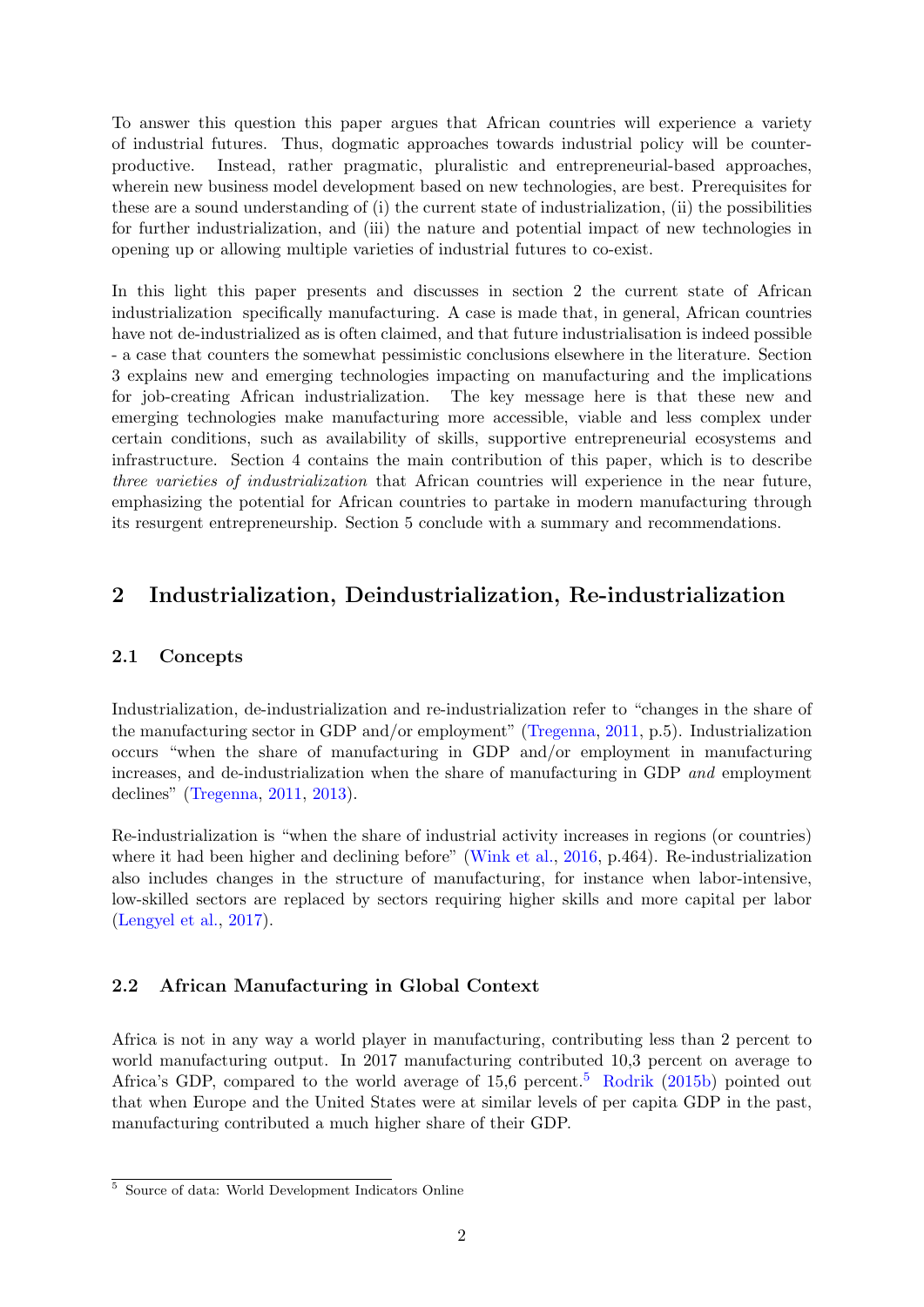The services sector and agriculture<sup>[6](#page-5-0)</sup> currently contribute the largest shares to African GDP on average: respectively 50 percent and 22 percent.

#### 2.3 Industrialization or De-Industrialization?

It is often claimed that Africa is de-industrializing, even "prematurely". For instance, [Rodrik](#page-20-1) [\(2015a\)](#page-20-1) , [Timmer et al.](#page-20-2) [\(2014\)](#page-20-2) and [UNECA](#page-20-7) [\(2013\)](#page-20-7) have expressed concerns in this regard. [McMillan and Rodrik](#page-19-2) [\(2011\)](#page-19-2); [de Vries et al.](#page-17-2) [\(2013\)](#page-17-2) and [McMillan and Harttgen](#page-19-3) [\(2014\)](#page-19-3) find that the type of structural change in Africa since the 1990s, amounting to a shift of labor out of manufacturing and agriculture towards services, has reduced productivity growth. According to [de Vries et al.](#page-17-2) [\(2013\)](#page-17-2) this delivered "static gains but dynamic losses" and according to [McMillan and Rodrik](#page-19-2) [\(2011\)](#page-19-2) resulted in "productivity-reducing structural change".

Recently however, some scholars have begun to question whether African countries have in fact been de-industrializing. [Diao et al.](#page-17-3) [\(2018\)](#page-17-3) based on data from the Groningen Growth and Development Centre's Africa Sector Database (ASD), concludes that "it is difficult to make the case that Africa is de-industrializing" (Ibid, p. 39) and finds little basis for pessimism, stating that "the upshot of this analysis is that the majority of the countries in our sample still have potential for industrialization" [\(Diao et al.,](#page-17-3) [2018,](#page-17-3) p.42). Signé [\(2018\)](#page-20-8) concurs, concluding that "across all subsectors and countries, Africa's industrial revolution appears imminent [...] Africa's manufacturing output has the potential to surpass US\$ 1 trillion per year by 2025". And more recently [Nguimkeu and Zeufack](#page-19-4) [\(2019\)](#page-19-4) using panel data on 41 African economies covering the period 1960 to 2016 found that the majority of countries did not experience de-industrialization over this period.

Consistent with this greater optimism, Naudé [\(2019a\)](#page-19-5) argues that manufacturing has been more robust in Africa, and that the last decade has seen the sector grow faster in Africa than in many other regions. The remainder of this section draws on Naudé  $(2019a)$  in arguing the case that Africa is not de-industrializing and suggests that if the new technologies, discussed in section 3 below, can be harnessed, that the momentum of recent years may be sustained.

Naudé [\(2019a\)](#page-19-5) point out that the narrative of a de-industrializing Africa is based on declining manufacturing shares. In absolute values, the situation is different. Instead of stagnating, the absolute value of manufacturing has grown three-fold since 1980, from (constant-price) US\$ 66 billion to US\$ 158 billion in 2015. Most of this growth occurred after 2000. Between 1980 and 2000 manufacturing grew, but only slowly at between 1 and 2 percent per year on average; after 2000 a revival occurred, seeing manufacturing growing annually by more than 5 percent per year on average. As shown by [Sign´e](#page-20-8) [\(2018,](#page-20-8) p.4) "manufacturing in Africa has grown 3.5 percent annually from 2005 to 2014 - faster than it has in the rest of the world. Some countries, such as Nigeria and Angola, have experienced an increase in output of over 10 percent per year".

Furthermore, even making the case for Africa's de-industrialization based on the relative shares of manufacturing may not be straightforward. As [Tregenna](#page-20-4) [\(2011\)](#page-20-4) argue, the shares in both GDP and employment need to decline before there can be talk of de-industrialization. And while the share of manufacturing in GDP in Africa has declined (from 16.4 percent in 1981 to 9,4 in 2011 - and has since risen), this has not been the case for employment. For instance the

<span id="page-5-0"></span><sup>6</sup> While agriculture contributed 22 percent to GDP in 2015 on average in Africa, this share underestimates the importance of agriculture. Its importance is more appreciated when it is kept in mind that most jobs in Africa are in agriculture (59 percent) and that around 78 percent of the working poor is in agriculture [\(Christiaensen and Chuhan-Pole,](#page-17-4) [2015;](#page-17-4) Naudé, [2016\)](#page-19-0).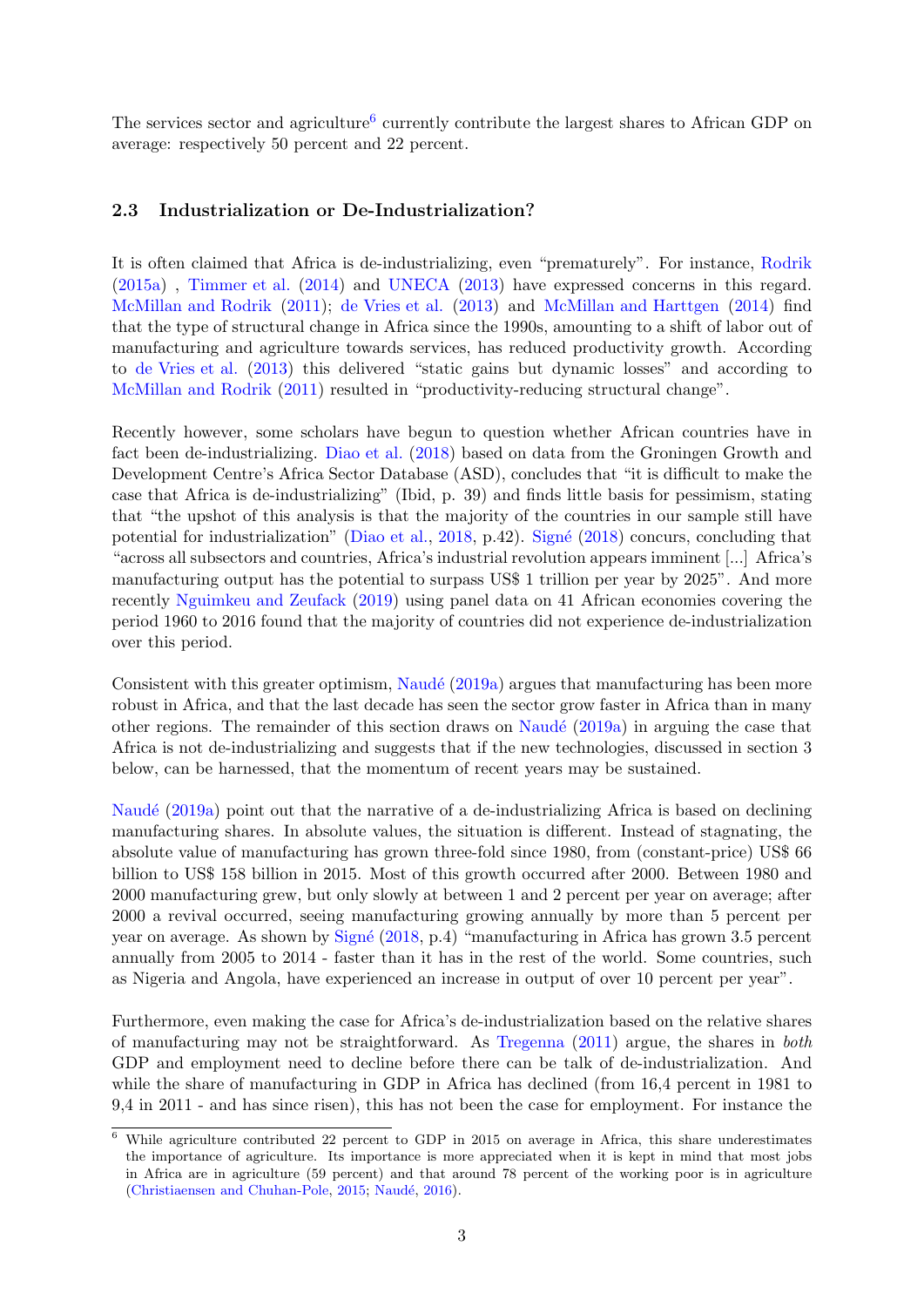share of manufacturing jobs in Africa has not been declining as rapidly elsewhere. Rather, it grew from 5 percent in the 1970s to around 10 percent by 2008 (based on data from the ASD).

Finally, Ediigu and Naudé [\(2019\)](#page-17-5) use trend analysis to study whether Africa is industrializing or not, using the extended ASD. They show that when the share in manufacturing value added in GDP is used as the only measure of industrialization, that the conclusion can be drawn that many countries are indeed de-industrializing. However, they stress that one should be wary of generalizing this conclusion, because of the 18 countries for which data is available the share of manufacturing value added in GDP has increased in a number of countries: for instance in Ethiopia, Botswana, Uganda, Lesotho, Mozambique and Tanzania.

Using other indicators of industrialization - such as the absolute size of manufacturing value added, the share of manufacturing exports, the absolute size of manufacturing employment, or the share of manufacturing employment, Edjigu and Naudé [\(2019\)](#page-17-5) find however no evidence of de-industrialization. They furthermore perform Bayesian and System-GMM estimations to identify the determinants of industrialization in Africa - finding total factor productivity (innovation), foreign direct investment, global value chain participation, institutional quality and domestic demand as the main drivers of industrialization. Given progress being made in all these aspects in recent years (see  $Signé (2018)$  $Signé (2018)$ ) this provides further support for the implied optimism about Africa's industrial future of authors such as [Diao et al.](#page-17-3) [\(2018\)](#page-17-3); Naudé [\(2019a\)](#page-19-5); [Nguimkeu and Zeufack](#page-19-4) [\(2019\)](#page-19-4) and Signé [\(2018\)](#page-20-8).

#### 2.4 Fundamental explanations

While Africa is not de-industrializing and indeed may still have the potential for future industrialization, [Diao et al.](#page-17-3) [\(2018,](#page-17-3) p.39) makes valid point that given the extent of industrialization that "most people would be hard pressed to call that kind of industrialization successful". This statement should perhaps be understood by considering the successful exportorientation industrialization that much of East Asia experienced over the past four decades. Industrialization has not lived up to expectations in Africa. There are two broad sets of explanations for this. These are (i) inappropriate policies, institutions and historical legacies; and (ii) the persistence of a technological gap.

As far as policies, institutions and the historical legacies are concerned, the main explanation for Africa's unsatisfactory industrialization ascribe it to wrong policies<sup>[7](#page-6-0)</sup> and the related natural resource "curse" [\(Frankel,](#page-18-4) [2010;](#page-18-4) [Lall,](#page-18-5) [2004;](#page-18-5) [McMillan and Rodrik,](#page-19-2) [2011;](#page-19-2) [McMillan and Harttgen,](#page-19-3) [2014\)](#page-19-3). These gave rise to inappropriate import substitution industrialization (ISI) attempts behind protected markets and state-owned enterprises [\(Lawrence,](#page-18-6) [2005\)](#page-18-6). Poor institutions with their roots in the colonial legacy<sup>[8](#page-6-1)</sup> [\(Nunn,](#page-19-6) [2007,](#page-19-6) [2008\)](#page-19-7), such as weak property rights, lack of rule of law and low accountability, contributed to a risky business environment wherein conflict, corruption and red tape discouraged productive investment and indigenous entrepreneurship [\(Eifert et al.,](#page-17-6) [2008\)](#page-17-6).

<span id="page-6-0"></span> $7$  [Lall](#page-18-5) [\(2004\)](#page-18-5) argues that industrialization has been difficult due to poor policies such as (i) under- investment in human and physical capital; the (ii) obstruction of entrepreneurial entry and exit; (iii) inappropriate macroeconomic policies; and (iv) neglecting the transfer of technology.

<span id="page-6-1"></span><sup>8</sup> [Nunn](#page-19-7) [\(2008\)](#page-19-7) quantified the strong negative impact the colonial era slave trade continues to exert on African development. He estimated that more than 18 million people were taken into slavery from Africa between 1400 and 1900 and found that countries which had the most people taken are still amongst the poorest on the continent.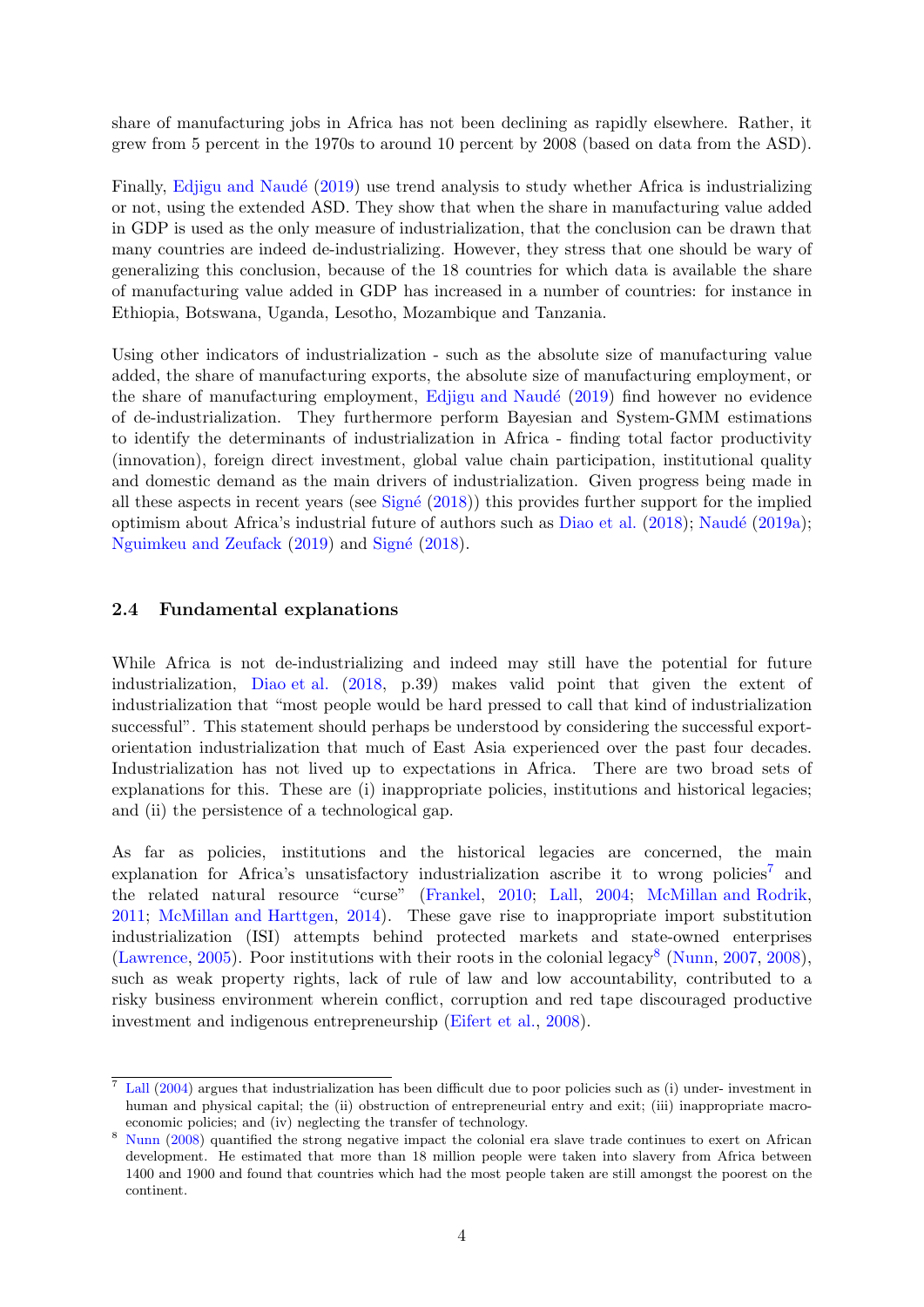A second set of explanations blames the persistence of a technological gap between Africa and the advanced economies. The absorption of new technologies and capital in Africa has been quite slow, despite globalization and the apparent role of multinational enterprises [\(Comin and Mestieri,](#page-17-7) [2013\)](#page-17-7). The low level of development of business support infrastructure [\(Sala-i-Martin et al.,](#page-20-9) [2008\)](#page-20-9) and lack of skills [\(Lawrence,](#page-18-6) [2005\)](#page-18-6) reduces incentives for technological innovation, R&D, and technological uptake. Lack of complementary investments, for instance in electricity provision (a 19th century technology) and in broadband infrastructure are further significant causes of the digital gap [\(Banga and te Velde,](#page-17-8) [2018\)](#page-17-8).

### 3 New and Emerging Technologies

[Marsh](#page-19-1) [\(2012,](#page-19-1) [2014\)](#page-19-8) argues that the world is now in a "Fifth" Industrial Revolution. The First Industrial Revolution started in 19th century UK and was driven by then radical technologies such as the power loom and steam engine. The Second Industrial Revolution, which saw continental Europe industrializing at the end of the 19th century, was driven by new technologies in transport and communication. The Third Industrial Revolution saw the US catch up to Europe at the start of the 20th century through the application of new technologies including mass production techniques and large-scale electricity provision and declining costs. A "Fourth" Industrial Revolution is said to have been taking place since the 1970s, driven by technological innovations in ICT, such as the personal computer and the Internet. The current, "Fifth" Industrial Revolution is largely driven by technological progress in connectivity, such as the spread of mobile communication and computing, cloud computing and artificial intelligence (AI). These technologies enable the digital transformation of production and consumption, which consists of the digitalization of processes and products and the integration of the physical and online economies.

Here, digital transformation<sup>[9](#page-7-0)</sup> refers to "the process of devising new business applications that integrate digitized data and digitalized applications". Digital transformation is a central element of what has been termed the new industrial revolution, which refers to the merging of digital and physical technologies in production and consumption.

The new industrial revolution builds on the ICT revolution of the 1980s and 1990s which saw the introduction of the personal computer and the internet. This has more recently contributed, by reducing the costs of computing, by providing exponentially more storage of data ("big data") and through improvements in robotics and sensors, to "ubiquitous computing", also referred to as the "third wave of computing" [\(Manwaring and Clarke,](#page-18-7) [2015\)](#page-18-7). Three of the manifestations of ubiquitous computing are Artificial Intelligence  $(AI)^{10}$  $(AI)^{10}$  $(AI)^{10}$ , the Internet of Things  $(IoT)^{11}$  $(IoT)^{11}$  $(IoT)^{11}$ , and Computational (or Synthetic) Biology  $(CB)^{12}$  $(CB)^{12}$  $(CB)^{12}$ . These three manifestations of digitalization have the potential to disrupt business and impacting on society. A recent critical discussion of the impacts of AI on business and the economy is contained in Naudé  $(2019b)$ .

Consider first three core areas where businesses face disruption. One is that the IoT is changing

<span id="page-7-1"></span><span id="page-7-0"></span> $9$  See <https://bit.ly/2ysRmlL> for the difference between digitalization, digitization and digital transformation. <sup>10</sup> One definition of Artificial Intelligence is "The theory and development of computer systems able to perform

<span id="page-7-2"></span>tasks that normally require human intelligence" [\(Deloitte,](#page-17-9) [2018,](#page-17-9) p.36).There is no consensus definition yet. <sup>11</sup> By 2020, around 200 billion objects are expected to be connected as the Internet of Things (IoT): See

<https://intel.ly/2t2Ewpe>. The volumes of data collected by machines through the IoT doubles every 18 months [\(Frey et al.,](#page-18-8) [2016\)](#page-18-8).

<span id="page-7-3"></span><sup>&</sup>lt;sup>12</sup> According to *Nature* magazine (14 Dec 2018) "Synthetic biology is the design and construction of new biological parts, devices, and systems, and the re-design of existing natural biological systems for useful purposes".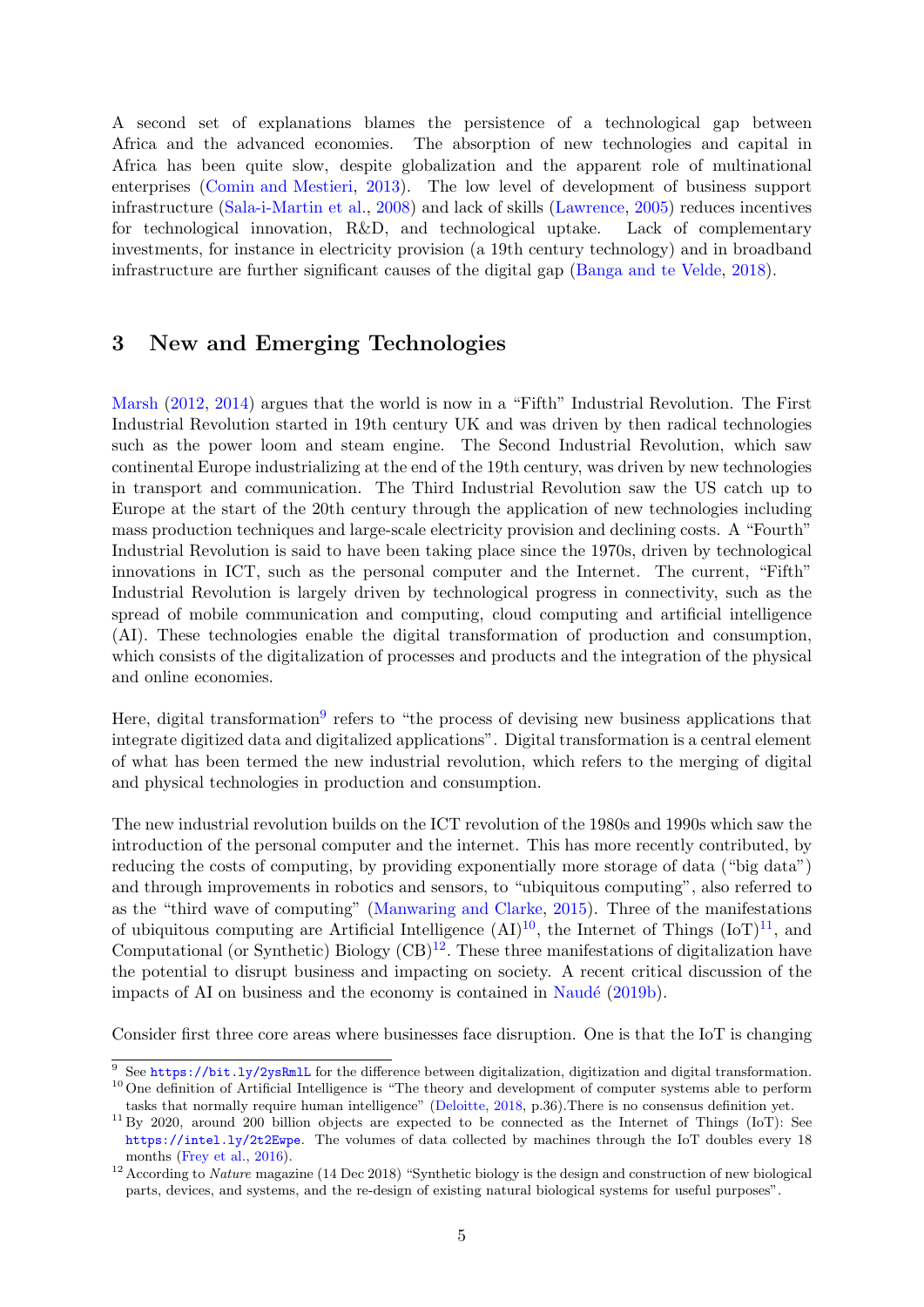the nature of manufacturing: digital manufacturing is supporting the increasing adoption and development of additive manufacturing (3D-printing), which allows for greater personalization as well as viable small scale production - for a discussion see [Kleer and Piller](#page-18-9) [\(2019\)](#page-18-9). According to [Accenture](#page-17-10) [\(2015\)](#page-17-10), the global market for the IoT will be worth in excess of US\$ 15 trillion by 2030.

A second area where businesses face disruption is from digital platforms. Digital platforms have become household names virtually across the world. As Naudé  $(2019c)$  discusses, "examples include AirBnB (a home sharing platform), Amazon (a trading platform), BlaBlaCar (a carsharing platform), Deliveroo (a food-delivery service platform),  $e$ Bay (a second-hand goods platform), Facebook (a social networking and trading platform) and Uber (an on-demand, lifthailing platform)". They underpin the on-demand and "gig' economies. The most valued global firms, as measured in terms of their market capitalization at the time of writing, consisted of largely of digital platform firms, such as Apple, Amazon, Google, Microsoft, Facebook, Tencent and Alibaba. At the time of writing there were more than 300 unique digital platforms operating across Africa, with around 80 percent of these originating in Africa.[13](#page-8-0)

Three, the rise of Artificial Intelligence (AI), due to the availability of big data, better computing power, and advances in machine learning, is increasingly used in predictive maintenance and pattern recognition (e.g. in medical diagnostics), computer vision, voice recognition, automated driving, and the (hyper-) personalization consumption and marketing. Accenture estimates the market for AI applications to exceed US\$ 72 billion by 2021.

As far as synthetic biology is concerned, it has been called the "dominant technology of the 21st century". [Rejeski](#page-20-10) [\(2012,](#page-20-10) p.2) describe the importance of advances in synthetic biology by pointing out that "the ultimate fabricator is biology [......] we could print a chair, but how about growing one by improving the characteristics of cellulose secreted by the gram-negative bacterium Acetobator Xylinum? [....] Many of the capabilities that enabled the last industrial revolution are finding their way into biology". The market for bio-manufactured goods have been estimated to be worth around US\$ 584 billion by 2021 [\(ECLAC,](#page-17-11) [2018\)](#page-17-11).

The digital transformation effected by AI, the IoT, and SB is also impacting on society. It is expected to affect all aspects of employment, security and human development, as reflected in concerns about the impact of automation, robotics and virtual globalization on jobs and inequality, to hopes for better food security and new medicines; it is reflected in concerns about new forms of conflict, to hopes of better trust-creation mechanisms; and it is reflected in concerns about the rise of remote employment and the gig economy to the hopes for better social security payment systems and increased policy effectiveness, through digital "nudges". Governments are all grappling with the potentially destabilizing effects of the digital transformation, including the potential of new digital technologies to result in a surveillance state, and the difficulty to regulate data.

It is therefore unavoidable that the new industrial revolution will disrupt manufacturing. In the most advanced manufacturing countries, governments and industry are struggling with the changes that is being wrought. For instance, the EU drafted a strategy [\(European Commission,](#page-18-10) [2014\)](#page-18-10)for the re-industrialization of Europe by 2020. Herein the EU states explicitly that it wants to increase the share of manufacturing in EU GDP from its current average 15 percent to at least 20 percent by 2020 [\(Lengyel et al.,](#page-18-3) [2017\)](#page-18-3). As Naudé et al. [\(2019\)](#page-19-11) discusses, European countries have been fine-tuning their industrial policies in reaction. They include Germany

<span id="page-8-0"></span> $13$  see https://bit.ly/21UBx3W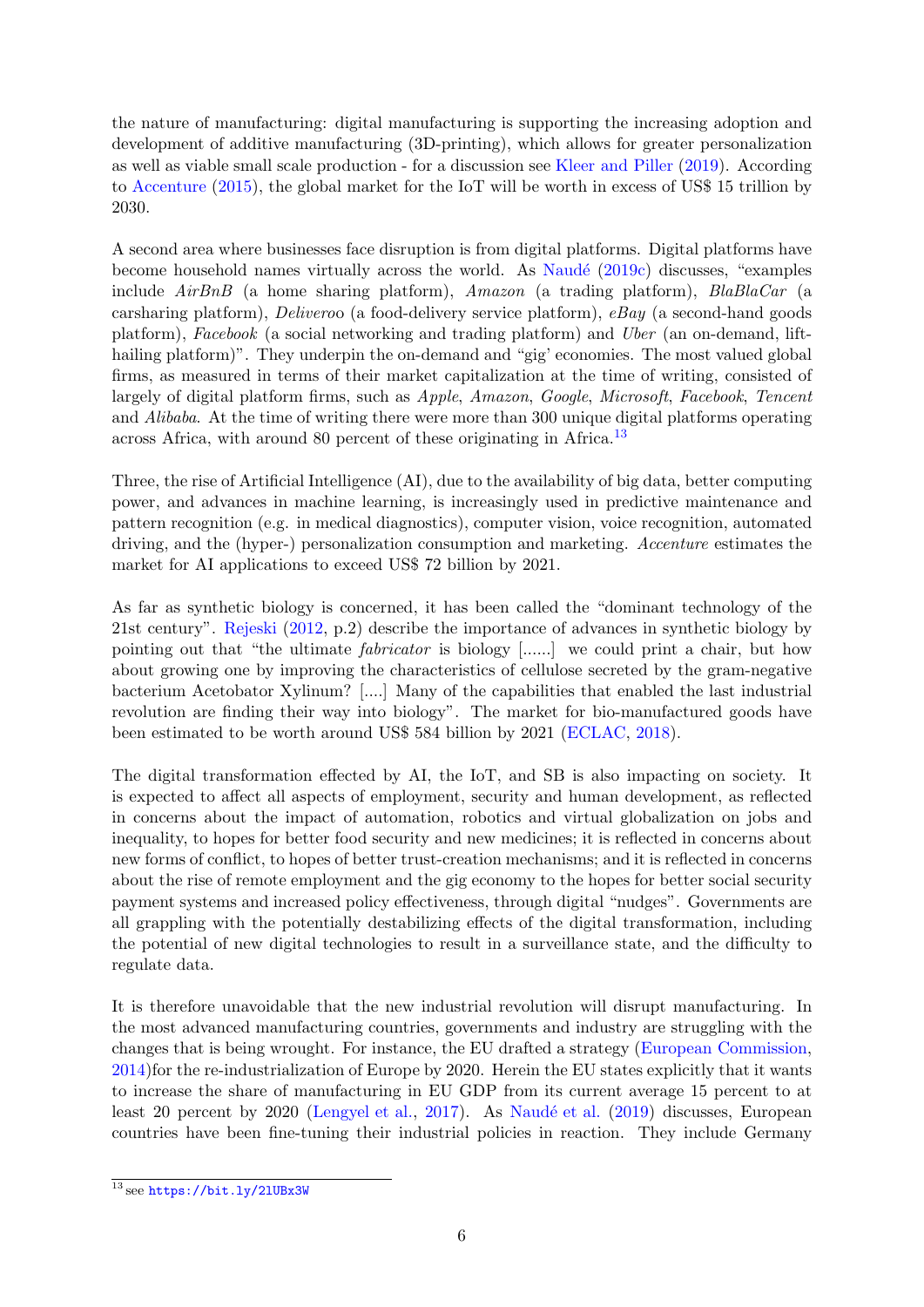(Platform Industrie 4.0)<sup>[14](#page-9-0)</sup>, France (Alliance pour L'Industrie du Future), Italy (Industria 4.0), Sweden (Produktion 2030), Spain (Industria Conectada 4.0) and the UK (Catapult High Value  $Manufacturing$ ) (see Naudé et al. [\(2019\)](#page-19-11)).

China has in its 13th 5-year plan (2016-2020) and its Made in China 2025 strategy ambitious aims for the country's manufacturing sector to obtain advanced technologies and to lead as a provider of manufacturing technology, including in the fields of robotics and AI. The country has been investing heavily in foreign buy-outs to acquire new technologies - spending in excess of US\$ 11 billion in recent years to acquire German firms producing robots, semi-conductors and other leading new manufacturing technologies<sup>[15](#page-9-1)</sup>.

African countries need therefore to formulate their own industrial policy responses to avoid marginalization and loss of manufacturing competitiveness. Given the scientific complexities that underlies much of the research and development that underpins the technologies mentioned, it may seem on the face of it that the task is too daunting. However, paradoxically, the more complex science underpinning of AI, the IoT and Synthetic Biology makes manufacturing actually simpler. [Rejeski](#page-20-10) [\(2012,](#page-20-10) p.2) describe it as follows: "with 3D-printing, complexity is free [...] this advance means the barriers to entry posed by old fashioned machine tools and production techniques drop exponentially".

[Friedman](#page-18-11) [\(2016\)](#page-18-11) summarises the "complexity is free" effect by noting that new technologies make things better, cheaper and more accessible. Hence, small businesses, artisans and even informal sector entrepreneurs can now more than ever before, become producers. An example is the Maker Movement [\(Anderson,](#page-17-12) [2012\)](#page-17-12) and the emergence of Fab Labs<sup>[16](#page-9-2)</sup>. The Maker Movement is characterized by small businesses using 3D-printing and digital platforms (for example  $E$ tsy and Amazon Web Services (AWS)) to design and sell personalized manufactured products [\(Anderson,](#page-17-12) [2012;](#page-17-12) [Graham,](#page-18-12) [2018\)](#page-18-12). Because these technologies are making manufacturing more accessible and easier, small businesses and artisans can become manufacturers and in a way that is more locally embedded, more sustainable(Naudé,  $2017a$ ) and that has been shown to raise consumer welfare [\(Kleer and Piller,](#page-18-9) [2019\)](#page-18-9).

The upshot is that the three strands of digital transformation discussed above presents a gamechanger as far as manufacturing in Africa is concerned. In section 4.3 examples of how these technologies have already been adopted in Africa are given.

### 4 Three Varieties of Africa's Industrial Future

Despite the difficulties of industrialization in Africa, and the possibility that the new industrial revolution will by-pass Africa, there continues to be optimism that industrialization, and more specifically structural change, is still possible [\(UNECA,](#page-20-11) [2015\)](#page-20-11).

There are three main views in the recent literature on how Africa's future industrial development is most likely to proceed. Importantly to note, technological change plays a central role in each three of these views.

<span id="page-9-0"></span> $14$  According to The Economist (2015) Germany's some of leading manufacturing firms such as Trumpf and Klckner are aiming to become digital manufacturing platform firms [\(Economist,](#page-17-13) [2015\)](#page-17-13).

<span id="page-9-1"></span><sup>15</sup> See <https://bloom.bg/2ZyH7aH>

<span id="page-9-2"></span> $16$  See <https://www.fabfoundation.org>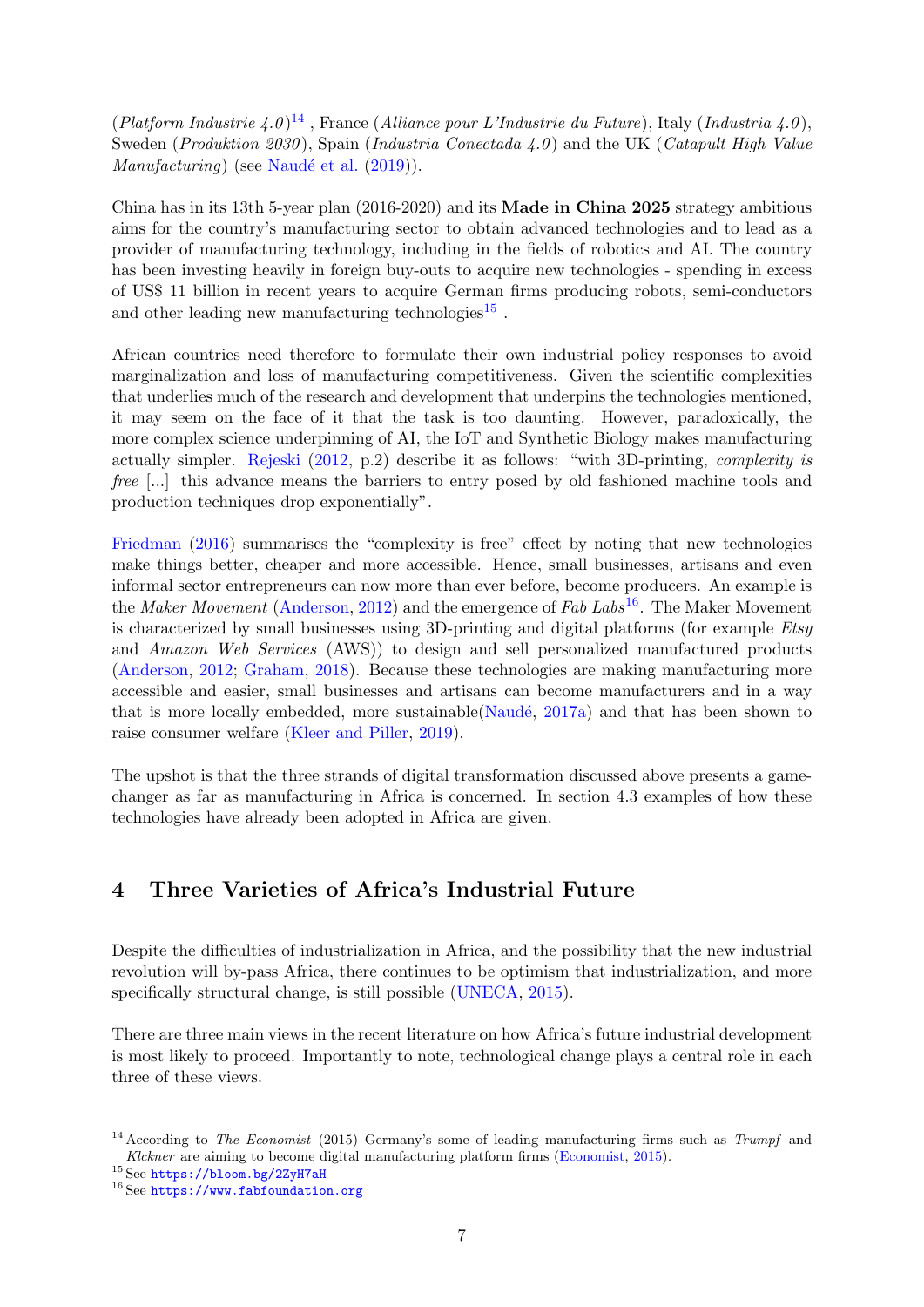In one view [\(Banga and te Velde,](#page-17-8) [2018\)](#page-17-8) the technology is too fast and complex for African economies to immediately benefit from it, requiring at least a 15-year window to put the complementary investments and business ecosystems in place.

In another view [\(Newfarmer et al.,](#page-19-13) [2018\)](#page-19-13) technological innovation is changing the very nature of manufacturing and services and making services the most likely sector through which structural adjustment will take place.

In a third view (Naudé,  $2019a$ ) the new and emerging technological changes enable a resurgent in indigenous manufacturing through new high-tech start-up firms.

Before discussing these three views in more detail, it has to be pointed out that earlier views on how Africa's industrialization would or should proceed, has fallen by the wayside, being superseded by the technologies mentioned. For instance, the old scenario's for African manufacturing were that Africa should industrialize by integrating into global value chains (GVCs) and/or by establishing assembly-type operations aimed at exporting (e.g. [Page](#page-19-14) [\(2013\)](#page-19-14)); or by adding more value by beneficiation of minerals and commodities<sup>[17](#page-10-0)</sup> (mining) [\(UNECA,](#page-20-11) [2015\)](#page-20-11); or by optimizing the opportunities that China's growing infrastructure investment in and expanding trade with Africa has for industrialization on the continent [\(Corkin et al.,](#page-17-14) [2008\)](#page-17-14).

Neither current GVCs, nor mineral beneficiation, nor hoping on China, are anymore likely to drive industrialization. Why are GVCs, mineral beneficiation, and China not good options for future manufacturing? These options are unlikely to work because as far as GVCs are concerned they do not take into account the complexity and heterogeneity of Africa's position in GVCs. For instance some scholars have claimed that Africa is generally already very well integrated into global value chains (even on some scores more than the  $USA^{18}$  $USA^{18}$  $USA^{18}$ ) [\(Foster-McGregor et al.,](#page-18-13) [2015;](#page-18-13) [Taylor,](#page-20-12) [2016\)](#page-20-12) while others have concluded the opposite<sup>[19](#page-10-2)</sup>. The argument for mineral beneficiation often does not take into account that Africa is in fact generally not as "magnificently" endowed with minerals and metals<sup>[20](#page-10-3)</sup> [\(Simons,](#page-20-13) [2012\)](#page-20-13), and the hope that China might spur on industrialization falls apart given that the evidence point rather to the fact that China has not been helping African industrialization (even on the contrary) [\(Kaplinsky and Morris,](#page-18-14) [2009;](#page-18-14) [Burgis,](#page-17-15) [2016;](#page-17-15) [van Biesebroeck and Mensah,](#page-20-14) [2019\)](#page-20-14), nor that China's domestic expansion in terms of manufacturing into backward-global supply chains linkages are slowing down global fragmentation of production [\(Frey et al.,](#page-18-8) [2016\)](#page-18-8). Moreover, neither of these old approaches adequately take into account the disruptive changes that technology is causing in manufacturing.

In the remainder of this section, the three most likely varieties of Africa's future industrialization are discussed.

<span id="page-10-0"></span> $17$  The African Union, in its Agenda 2063 envisages an Africa that is industrializing based on beneficiation and value addition of natural resources.

<span id="page-10-1"></span><sup>&</sup>lt;sup>18</sup> As concluded by [Foster-McGregor et al.](#page-18-13) [\(2015,](#page-18-13) p.1) "Africa as a whole is heavily involved in GVCs being more engaged than many developing countries as well as developed countries such as the USA [...] the possibility of upgrading within GVCs in Africa is likely to be limited therefore".

<span id="page-10-2"></span><sup>&</sup>lt;sup>19</sup> See for instance [van Biesebroeck and Mensah](#page-20-14) [\(2019,](#page-20-14) p.33) who finds that "GVC engagement in most sub-Saharan African economies is not very deep. Most striking is that there are very few signs of a systematic deepening over time'".

<span id="page-10-3"></span> $20$  [Simons](#page-20-13) [\(2012\)](#page-20-13) make the point that "of the top 5 metallic minerals [aluminium, iron ore, copper, lead, zinc], which constitute 62 percent of the total value of global production, Africa is a significant producer of only one of them: gold". And most of this is produced by only one country, South Africa.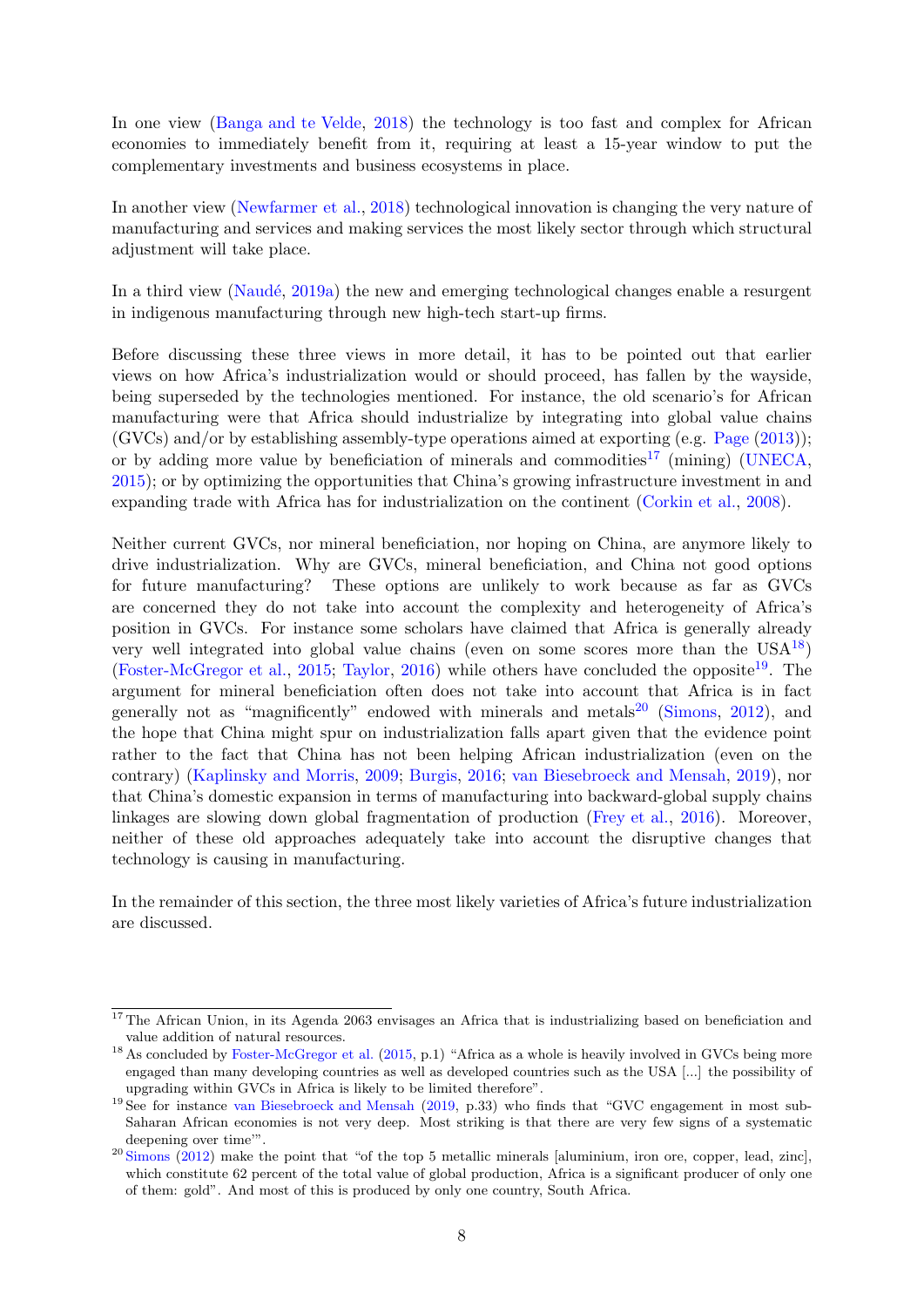#### 4.1 Acquiring traditional manufacturing capabilities

The first variety of future industrialization in Africa can be labelled "acquiring traditional manufacturing capabilities" following [Banga and te Velde](#page-17-8) [\(2018\)](#page-17-8)'s argument. They argue that the new industrial revolution is important, but that African countries face two sets of obstacles that prevent it from fully benefitting: one is the "digital divide", in that ICT adoption is lagging; and two, that complementary skills needed for digital transformation is lacking, what they call a "skills mismatch". Thus, for [Banga and te Velde](#page-17-8) [\(2018\)](#page-17-8) the digital divide and the skills mismatch makes it unlikely that digitally-enabled manufacturing will in the short term transform African manufacturing.

What they see as more likely unfolding, and advocate to African governments, is a twotrack approach. Track one is to build capacity and business ecosystems for absorbing and using technology and to improve skills, particularly in the Science, Mathematics, Engineering and Technology (STEM) fields and in Technical Vocational Education and Training (TVET). In track two, countries should "develop those sectors that are less automated, where technology installation has been slow and where Africa can still offer a labour cost advantage"[\(Banga and te Velde,](#page-17-8) [2018,](#page-17-8) p.iii).

These are sectors such as food processing, basic metals, paper products, automotive and garments and textiles. These sectors could be best promoted through developing local markets, infrastructure and regional trade  $(Signé, 2018)$  $(Signé, 2018)$  and by reducing the "standard constraints" [....] such as electricity costs and management practices" (p. iii). Given that they calculate that robots in the USA will roughly by 2033 be cheaper than labour in Kenyan (furniture) manufacturing, it means that African countries may have roughly 15 years to acquire traditional manufacturing capabilities.

#### 4.2 Building sectors with the characteristics of manufacturing

A second variety of industrialization that Africa will see can be called "building sectors with the characteristics of manufacturing" as per the arguments of [\(Newfarmer et al.,](#page-19-13) [2018,](#page-19-13) p.2). In short, [Newfarmer et al.](#page-19-13) [\(2018\)](#page-19-13) does not see the future of African structural change in manufacturing, but rather in services. They characterize this pathway of structural adjustment as "industry without smokestacks"(p.2) and argue that service sectors can take up "the role held by manufacturing in the past" (p.22).

Technology is key for [Newfarmer et al.](#page-19-13) [\(2018\)](#page-19-13) as it opens up non-manufacturing avenues of value added. Specifically, their book makes the case for a number of key transforming industries in Africa to be the global services trade, tourism, horticulture, business and trade services, and transport.

A view that can be seen as supportive or consistent with that of [Newfarmer et al.](#page-19-13) [\(2018\)](#page-19-13) is [Gollin](#page-18-15) [\(2018\)](#page-18-15). He rejects the idea that there is a "causal link between industrialization and development" [\(Gollin,](#page-18-15) [2018,](#page-18-15) p.3). He is not overly pessimistic though that Africa may after all develop its manufacturing - in fact he points out that the share of manufacturing in global employment has been fairly stable over twenty years. He is also not pessimistic that technology will destroy significant numbers of jobs in African manufacturing. Ultimately for [Gollin](#page-18-15) [\(2018\)](#page-18-15) whether or not manufacturing will develop or not, is not an issue any more, because he sees services as being just as useful for driving growth and development. In his words, "developing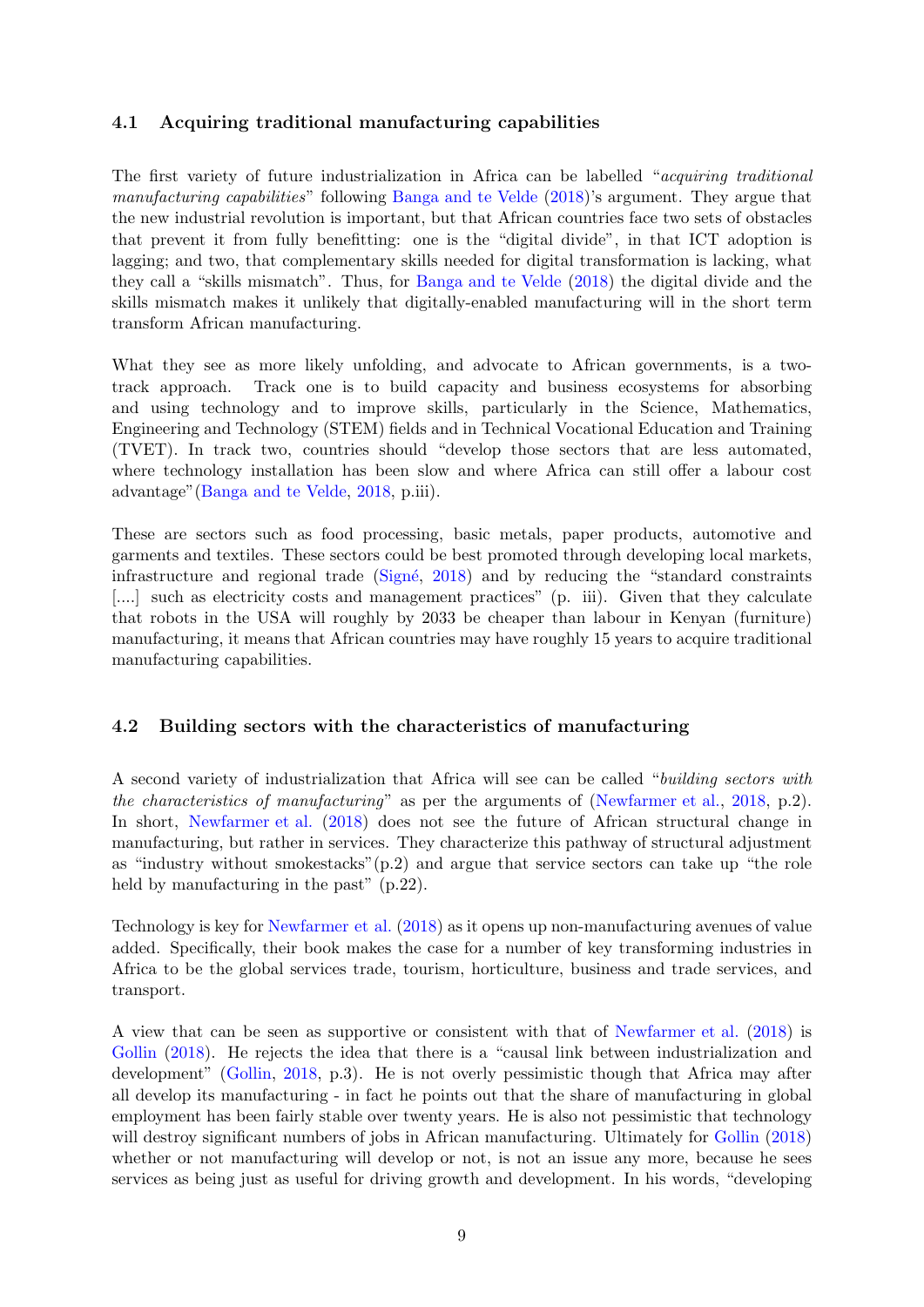countries should be able to achieve growth without industrialization" [\(Gollin,](#page-18-15) [2018,](#page-18-15) p.17).

This view that services may be just as good for Africa as manufacturing had been in the past for Europe, the USA and East Asia, is shared by [UNECA](#page-20-11) [\(2015\)](#page-20-11) who advocates that in certain countries (they identify Botswana, Lesotho, Seychelles, Rwanda, Mauritius and Cape Verde) "smart services" including services in business, environmental, tourism and finance may offer a better scope for employment and productivity growth. These smart services may also allow non-manufacturing African countries to provide inputs and support to manufacturing industries located in other countries, and hence contribute to productivity enhancing structural transformation.

#### 4.3 Resurgent indigenous entrepreneurship in small-scale manufacturing

Contrary to the view that the new industrial revolution is a challenge for African manufacturing due to the digital gap, skill mismatch, and the equivalence of services as growth engine, some scholars have argued that the new industrial revolution presents an opportunity for Africa<sup>[21](#page-12-0)</sup> (Naudé, [2019a;](#page-19-5) Signé, [2018;](#page-20-8) [Marsh,](#page-19-8) [2014\)](#page-19-8). In the words of [Marsh](#page-19-8)  $(2014)$  it offers "new forms" of manufacturing that would trigger a period of valuable growth".

"New forms of manufacturing" include small-scale and artisan manufacturing based on additive manufacturing (3D-printing). There are a number of reasons why 3D-printing is suitable for small scale and artisan manufacturing [\(Juma,](#page-18-16) [2015\)](#page-18-16). One is that 3D-printers are typically more mobile than other machinery. Two, 3D-printers are getting cheaper. Three, 3D-printers tend to use, on average, less energy that traditional machines. In addition, 3D-printing may reduce the need for transportation and keeping large volumes of stock. 3D-printing is still in early stages of development in Africa, but there are positive indications that indigenous entrepreneurs are recognising its potential : for instance a Togolese entrepreneur made a 3D-printer, costing less than US\$ 100, from recycled electronic waste back in 2015[\(Scott,](#page-20-15) [2015\)](#page-20-15). And at the time of writing, it was claimed that the the world's largest 3D-printer was in Africa, an initiative of South Africa's CSIR.[22](#page-12-1)

Other "new forms of manufacturing" include the use of robots in small scale manufacturing. Naudé [\(2017b\)](#page-19-15) notes the increasing uptake of this technology in Africa, mentioning as examples Ghana's African Robotics Network, Uganda's Fundi Bots' initiative, and in Egypt EG Robotics entrepreneurial initiative. Naudé  $(2017b)$  also stresses the potential importance of a branch of robotics for Africa, namely the manufacturing and use of drones. He discusses how drones are used for farming, surveillance, construction site monitoring and wildlife protection. Drones, being imported, implies a potential opportunity for domestic import-substituting manufacturing.

The uptake of 3D-printing and robotics by indigenous, small and medium firms will be greatly boosted by the roll-out of the Internet of Things (IoT) across the continent, which will improve operational efficiency. It will also stimulate the demand for machinery, electrical and electronic equipment, and transportation equipment. Currently, Africa imports around US\$ 150 billion worth of these goods annually, suggesting a large potential market available to domestic manufacturers.

<span id="page-12-0"></span> $\overline{^{21}$  This subsection draws on Naudé [\(2017b,](#page-19-15) [2019a\)](#page-19-5).

<span id="page-12-1"></span><sup>22</sup> See <https://bit.ly/2O6iT1P>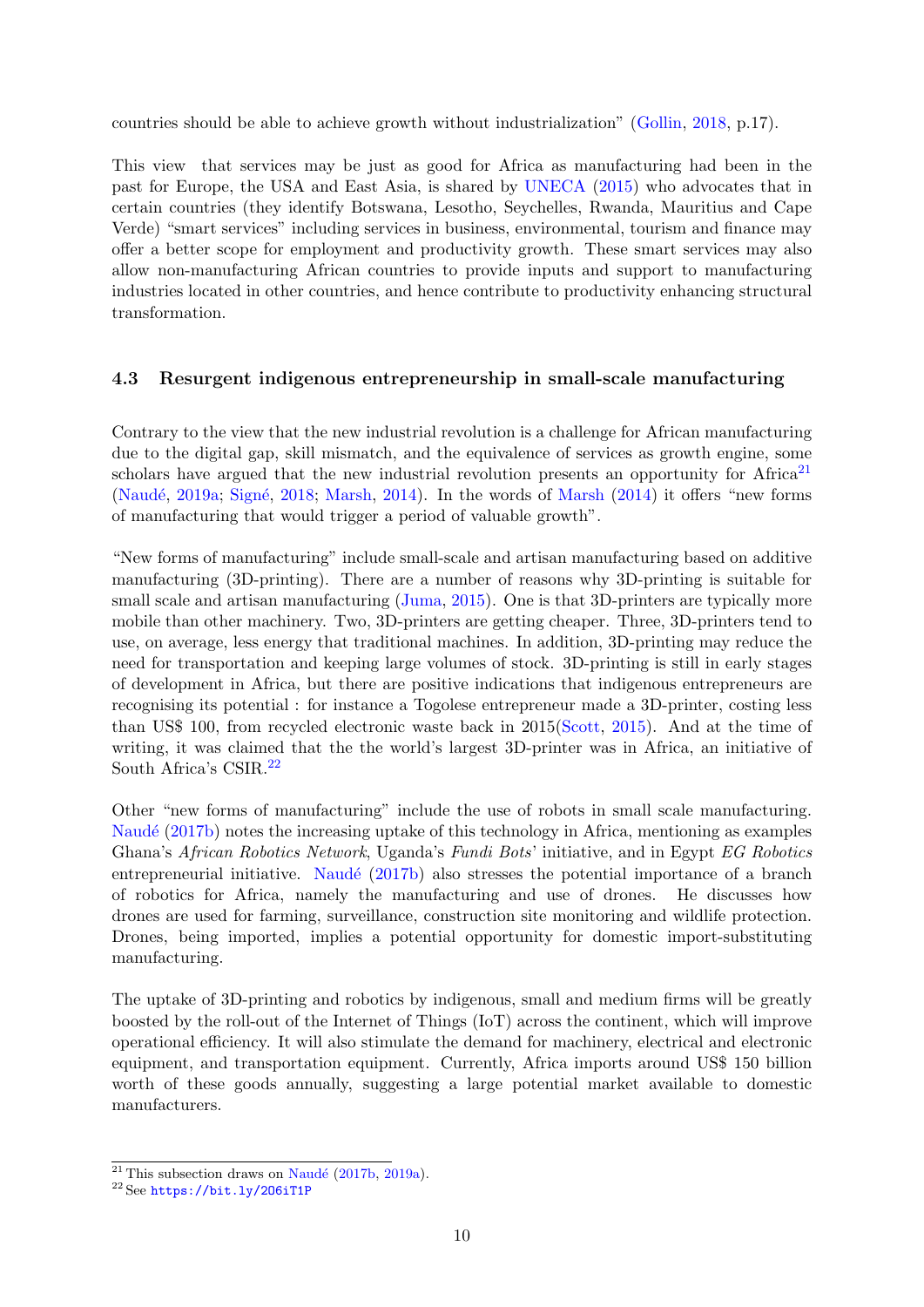The technologies described in section 3 can be consistent with green industrialization, and moreover implies an opportunity for entrepreneurs. This is because a potentially large market for clean energy technologies (CETs) such as solar, wind, geothermal and hydro, have been identified<sup>[23](#page-13-0)</sup>[\(UNEP,](#page-20-16) [2013\)](#page-20-16). African entrepreneurs in clean energy stand to benefit from the significant decline in the prices of CETs. For example since 2010 the costs of solar PV cells have fallen by 85 percent; the price of wind energy by 65 percent and the costs of battery power per kilowatt-hour by 75 percent [\(Combes et al.,](#page-17-16) [2017,](#page-17-16) p.7).

The utilization and diffusion of 3D-printing, robotics, the IoT and moreover the utilization of CET in supporting this will require a resurgent tech-entrepreneurship scene in Africa. In this respect too, there are encouraging signs. Naudé  $(2019a)$  notes two broad indicators supporting the idea that entrepreneurship is resurgent in Africa: one is that venture capital (VC) to African tech start-ups are increasing rapidly.<sup>[24](#page-13-1)</sup> A second is that tech start-up ecosystems are becoming more commonplace  $25$ . Improvements in these two indicators are supported by a growing middle class [\(Bhorat et al.,](#page-17-17) [2017\)](#page-17-17).

A number of global technology giants seem to share the positive outlook on Africa's business prospects, and are investing in Africa's entrepreneurs and technology sectors. At the time of writing Google was reported as planning to establish an Artificial Intelligence Lab in Ghana, Google and Facebook are supporting education in Machine Intelligence in Rwanda, and Silicon Valley's Y-Combinator start-up acceleration program, probably the most famous in the world, has since 2015 been inviting African entrepreneurs to take part. The latter has resulted in at least 19 African high-tech start-ups so far graduate from its program and obtain venture capital seed funding at the time of writing  $26$ .

Obviously, not all African economies will be able to equally benefit from resurgent entrepreneurs in the technology sector starting and growing new modern manufacturing firms utilising 3Dprinting, digital platforms, and advanced robotics. And even those who are currently making good strides in this direction and who are currently leading in "smart" manufacturing on the continent, such as Ghana, Kenya, Nigeria, Rwanda and South Africa, still need to go a long way to strengthen the supporting infrastructure, education and entrepreneurial ecosystems that are required to raise satisfactorily the international competitiveness of the new generation of indigenous manufacturers. How this could best be done falls outside the scope of the present paper.

## 5 Concluding Remarks

What will Africa's industrial future be like?

In this paper it was shown that claims of Africa's de-industrialization is not entirely accurate; the role of manufacturing on the continent has been under-appreciated; and the possibility for

<span id="page-13-0"></span> $\frac{23}{23}$ Globally "energy innovation represents a gargantuan US\$ 1,4 trillion global business opportunity" [\(Saha and Muro,](#page-20-17) [2017\)](#page-20-17).

<span id="page-13-1"></span> $^{24}$  The value of VC investment in African tech start-ups rose by a factor of more that 10, from US\$ 40 million to US\$ 608 million between 2012 and 2016 [\(Bright,](#page-17-18) [2016\)](#page-17-18).

<span id="page-13-2"></span> $^{25}$  It is estimated that there are 314 tech hubs and more than 60 specialized start-up technology accelerators in Africa in 2019. According to [Kelly and Fireston](#page-18-17) [\(2016\)](#page-18-17) these tech hubs have "bought many new ideas and have provided a rich source of employment and new firm formation" (p.2). Most African technology hubs are led by entrepreneurs and businesses, not governments [\(Kelly and Fireston,](#page-18-17) [2016\)](#page-18-17).

<span id="page-13-3"></span> $^{26}$ see <https://digestafrica.com/y-combinator-africa-startup>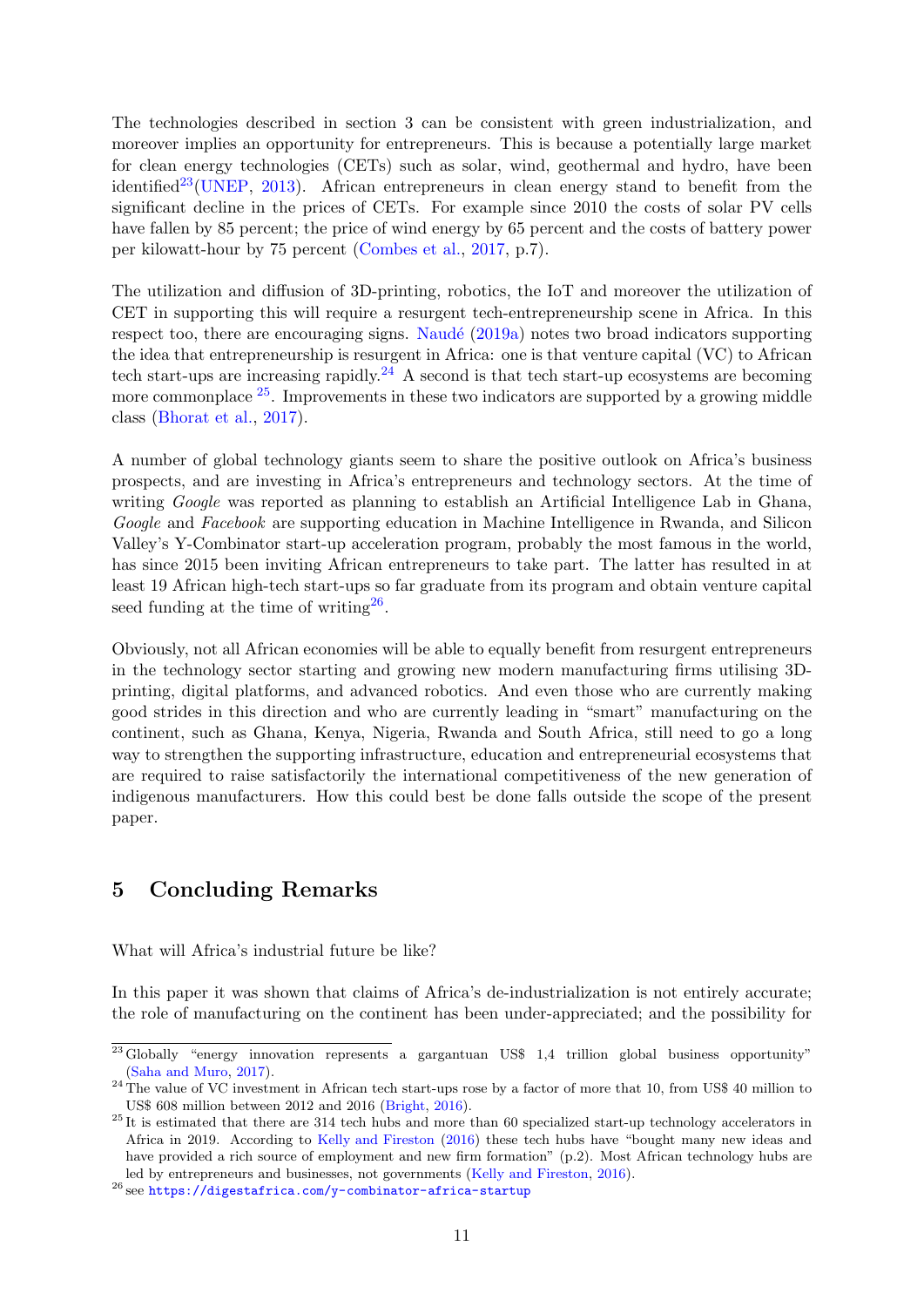future industrialization is under-estimated. It was argued that there is a slow and small, but sure, revitalisation of manufacturing under way.

In particular, in this paper it was shown that:

1. Manufacturing value added has grown at 4 percent p.a. in recent years - more the double on average than it had grown since the 1980s.

2. After 2000 manufacturing growth has accelerated, maintaining average annual growth of more than 5 percent.

3. Since 1980 the size of Africa's manufacturing sector has doubled in real terms.

4. The number of jobs in manufacturing in the 18 largest African economies grew by 83 percent between 2004 to 2014.

5. The share of jobs in African manufacturing increased from 5 percent in the 1970s to almost 10 percent by 2008.

New technologies have the potential to change the nature of manufacturing: technologies such as Artificial Intelligence, the Internet-of-Things and Synthetic Biology are manifestations of the digital transformation of society that has been made possible by expanding computing power, the Internet, cloud-based computing, the gathering of big datasets, and the exponential decline in the costs of computing and connectivity.

The technological disruption of manufacturing will stimulate the evolution of three varieties of future industrialization in Africa. In one variety, labelled "acquiring traditional manufacturing capabilities", technological change is too fast and complex for some African economies to immediately benefit from it, requiring a 15-year window to put the complementary investments and business ecosystems in place while promoting old-fashioned labor-intensive manufacturing.

In a second variety, technological innovation is changing the nature of manufacturing and is turning services into main sector through which structural adjustment will proceed. This variety is labelled "fostering sectors with the characteristics of manufacturing" to denote that service perform a function that was previously due to manufacturing.

A third variety of future industrialization is labelled "resurgent entrepreneurship-lead industrialization" and entails that Africa will, to some extent, take part in new advanced in manufacturing and experienced resurgence in indigenous manufacturing driven by new hightech start-up firms. This third variety was elaborated with reference to recent examples, making the point that the new technology is paradoxically (being based on complex science) making manufacturing easier and more accessible to the many artisans, small businesses and informal entrepreneurs that form the core of most African economies.

What are the policy recommendations, given that African countries will experience one or all of these varieties of industrialization (also simultaneously) in the future?

Obviously, the heterogeneity amongst countries in terms of context and the likelihood that countries will experience all three varieties simultaneously, means that a one-size-fit all approach, even on a country level, will be sub-optimal. Each individual country will benefit though by deliberating on and designing its own response in order to create an environment wherein a multiple of industrial futures can thrive. A broad approach that will be consistent with this, and which ought to find wide support in the business community and the international development community is for African countries to continue to improve their entrepreneurial ecosystems.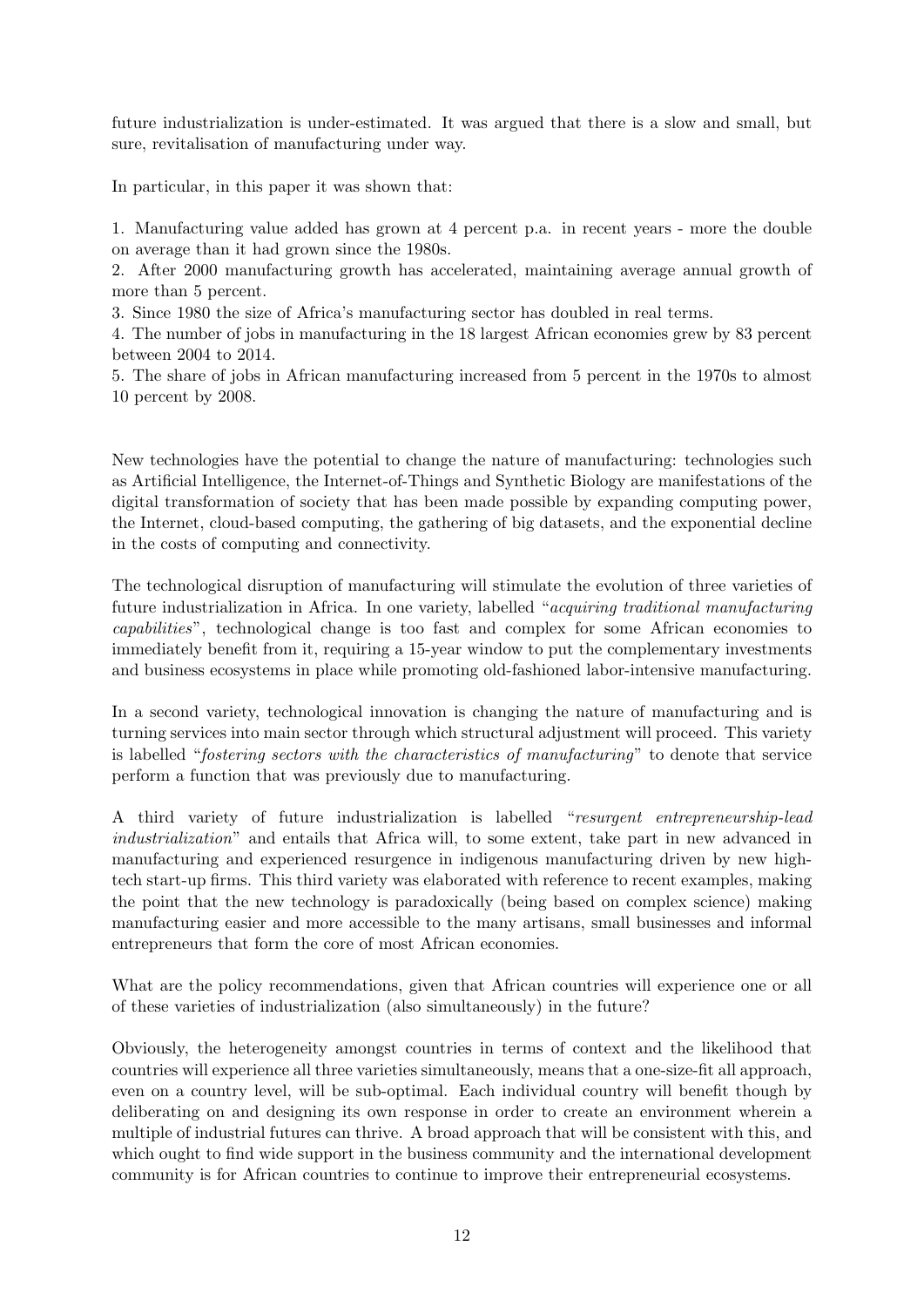[Marsh](#page-19-1) [\(2012\)](#page-19-1) has described manufacturing as entailing the "combination of materials, energy and ideas". While a lot of past policies were focused on harnessing and governing the continent's materials, minerals, and energy, in future it will be ideas and knowledge and creativity that will be central. These depend on and drive entrepreneurship. Entrepreneurship is not only important for the commercialization and diffusion of ideas but is a "21st century" skill that can benefit all occupations (see e.g. [Obschonka et al.](#page-19-16) [\(2017\)](#page-19-16)). Historically, African entrepreneurs were neglected in industrial policies. Past industrial policies tended to more concerned about state-owned enterprises, foreign investors and multinationals, and distortive trade policies. In contrast to East Asian countries' industrial policies, African countries rarely promoted indigenous ownership, joint ventures with foreign companies, or established venture capital to provide risk capital for entrepreneurs (Naudé et al., [2013\)](#page-19-17).

Promoting entrepreneurial and innovation-led industrial development, seems a more viable option given that changes in technology are rapid, and the accumulation of data very voluminous. This means that policy makers cannot continue to rely on essentially 20th century top-down and heavily centralized bureaucratic process of industrial policy making any more. Moreover governments need to innovate and evolve, adopting and innovating new technologies to improve the decentralization, efficiency and accountability of government. Application areas include crowd sourcing, facilitating open government, gathering and sharing "big data", offering virtual-citizen schemes and make more use of innovation procurement tools. Lowtech government will be an obstacle to industrialization, given that whatever varieties of industrialization policy makers wish to promote, they cannot avoid having to contend with technology.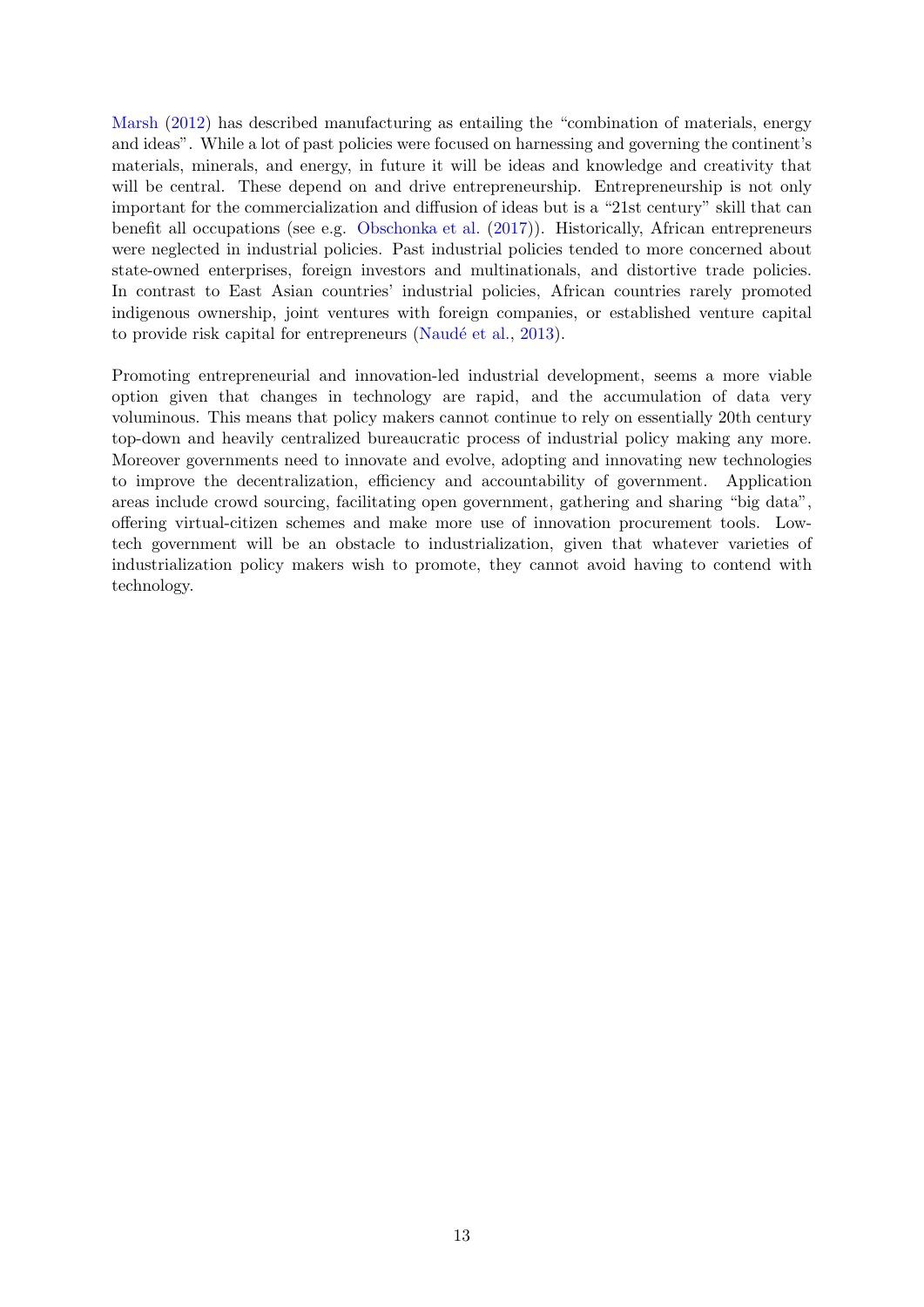## Acknowledgements

I am grateful to Emmanuel Lartey and Taye Mengistae of the World Bank and to the participants in Conferences and Seminars at Leiden University (African Studies Centre), RWTH Aachen University (TIME Research Area) and the Partos Innovation Festival (Amsterdam 2018) for their comments and suggestions on earlier versions of this work. The usual disclaimer applies.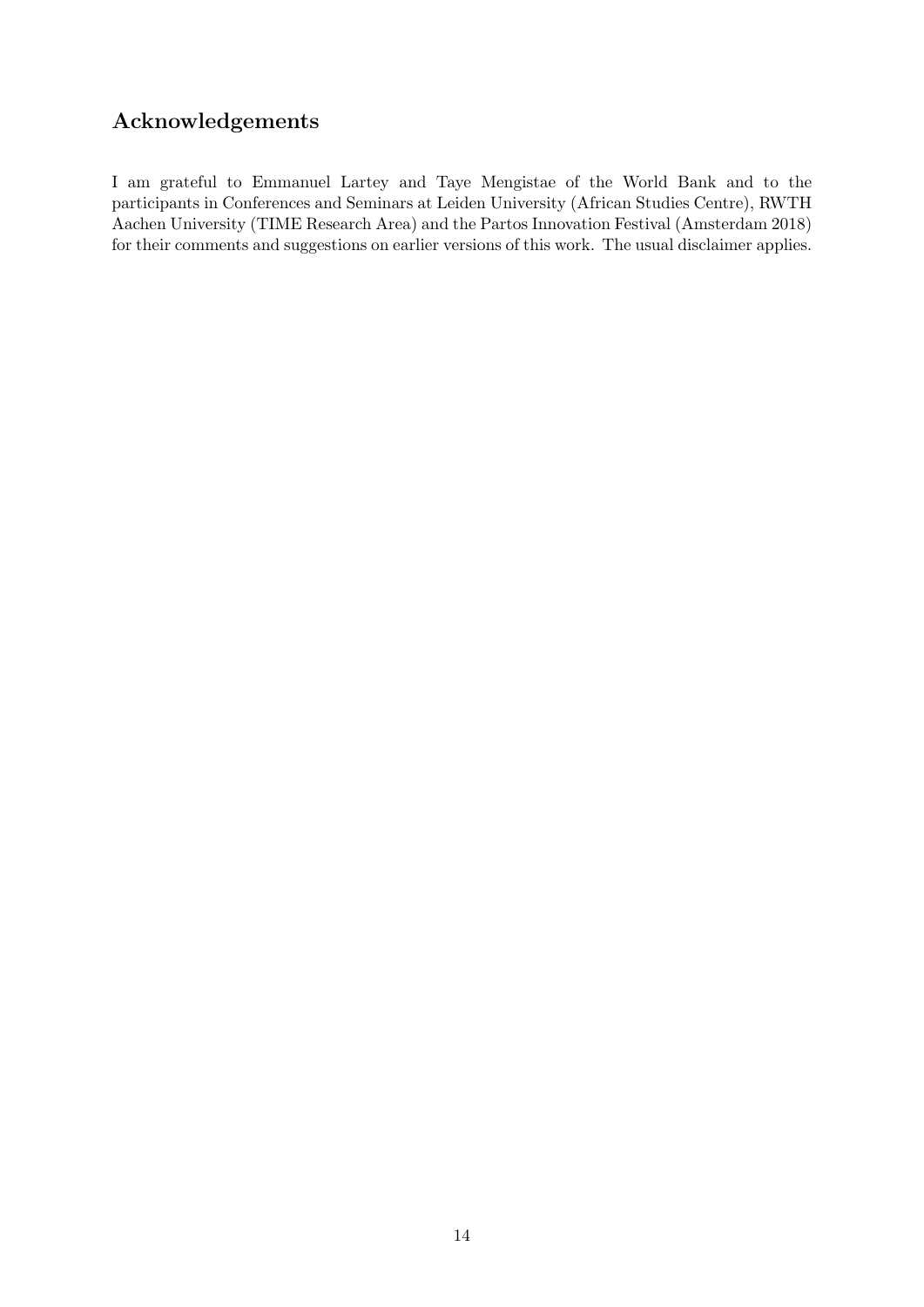### References

<span id="page-17-10"></span>Accenture (2015). Industrial Internet Insights Report 2015.

- <span id="page-17-12"></span>Anderson, C. (2012). Makers: The New Industrial Revolution. London: Random House.
- <span id="page-17-8"></span>Banga, K. and te Velde, D. (2018). Skill Needs for the Future. Pathways for Prosperity Commission Background Paper Series; no. 10. Oxford, United Kingdom.
- <span id="page-17-17"></span>Bhorat, H., Kharas, H., and Pita, A. (2017). Africa's Expanding Middle Class. Brookings Intersections, 22 November.
- <span id="page-17-18"></span>Bright, J. (2016). A Brief Overview of Africas Tech Industry And 7 Predictions for its Future. WEF on Africa, 5 May.
- <span id="page-17-1"></span>Brynjolfsson, E. and McAfee, A. (2016). The Second Machine Age. New York: W.W. Norton.
- <span id="page-17-15"></span>Burgis, T. (2016). The Looting Machine: Warlords, Tycoons, Smugglers and the Systematic Theft of Africa's Wealth. London: William Collins.
- <span id="page-17-4"></span>Christiaensen, L. and Chuhan-Pole, P. (2015). Growth, structural transformation and poverty reduction in Africa. Presentation at the World Bank Africa Office, Brussels, Belgium, 9 January.
- <span id="page-17-16"></span>Combes, B., Nassiry, D., Fitzgerald, L., and Moussa, T. (2017). Emerging and Exponential Technologies: New Opportunities for Low-Carbon Development. CDKN Working Paper, Climate and Development Knowledge Network, Nov.
- <span id="page-17-7"></span>Comin, D. and Mestieri, M. (2013). If Technology Has Arrived Everywhere, Why Has Income Diverged? NBER Working Paper No. 19010. National Bureau of Economic Research.
- <span id="page-17-0"></span>Commission on Growth and Development (2008). The Growth Report: Strategies for Sustained Growth and Inclusive Development. Washington DC: The World Bank.
- <span id="page-17-14"></span>Corkin, L., Burke, C., and Davies, M. (2008). China's Role in the Development of Africa's Infrastructure. SAIS Working Paper in African Studies 04-08, Johns Hopkins University.
- <span id="page-17-2"></span>de Vries, G., Timmer, M., and de Vries, K. (2013). Structural Transformation in Africa: Static Gains, Dynamic Losses. GGDC Research Memorandum 136. University of Groningen.
- <span id="page-17-9"></span>Deloitte (2018). Exponential Technologies in Manufacturing: Transforming the Future of Manufacturing Through Technology, Talent, and the Innovation Ecosystem. Singularity University and the Competitiveness Council.
- <span id="page-17-3"></span>Diao, X., McMillan, M., and Wangwe, S. (2018). Agricultural Labour Productivity and Industrialization: Lessons for Africa. Journal of African Economies, 27(1):28–65.
- <span id="page-17-11"></span>ECLAC (2018). Data, Algorithms and Policies: Redefining the Digital world. Economic Commission for Latin America and the Caribbean. Santiago.
- <span id="page-17-13"></span>Economist (2015). Does Deutschland do Digital? The Economist Magazine, 21 Nov.
- <span id="page-17-5"></span>Edjigu, H. T. and Naudé, W. (2019). Extent and Determinants of Industrialization in Sub-Saharan Africa: Bayesian and System GMM Estimates using the Extended African Sector Database. Mimeo. The World Bank.
- <span id="page-17-6"></span>Eifert, B., Gelb, A., and Ramachandran, V. (2008). The Cost of Doing Business in Africa: Evidence from Enterprise Survey Data. World Development, 36(9):15311546.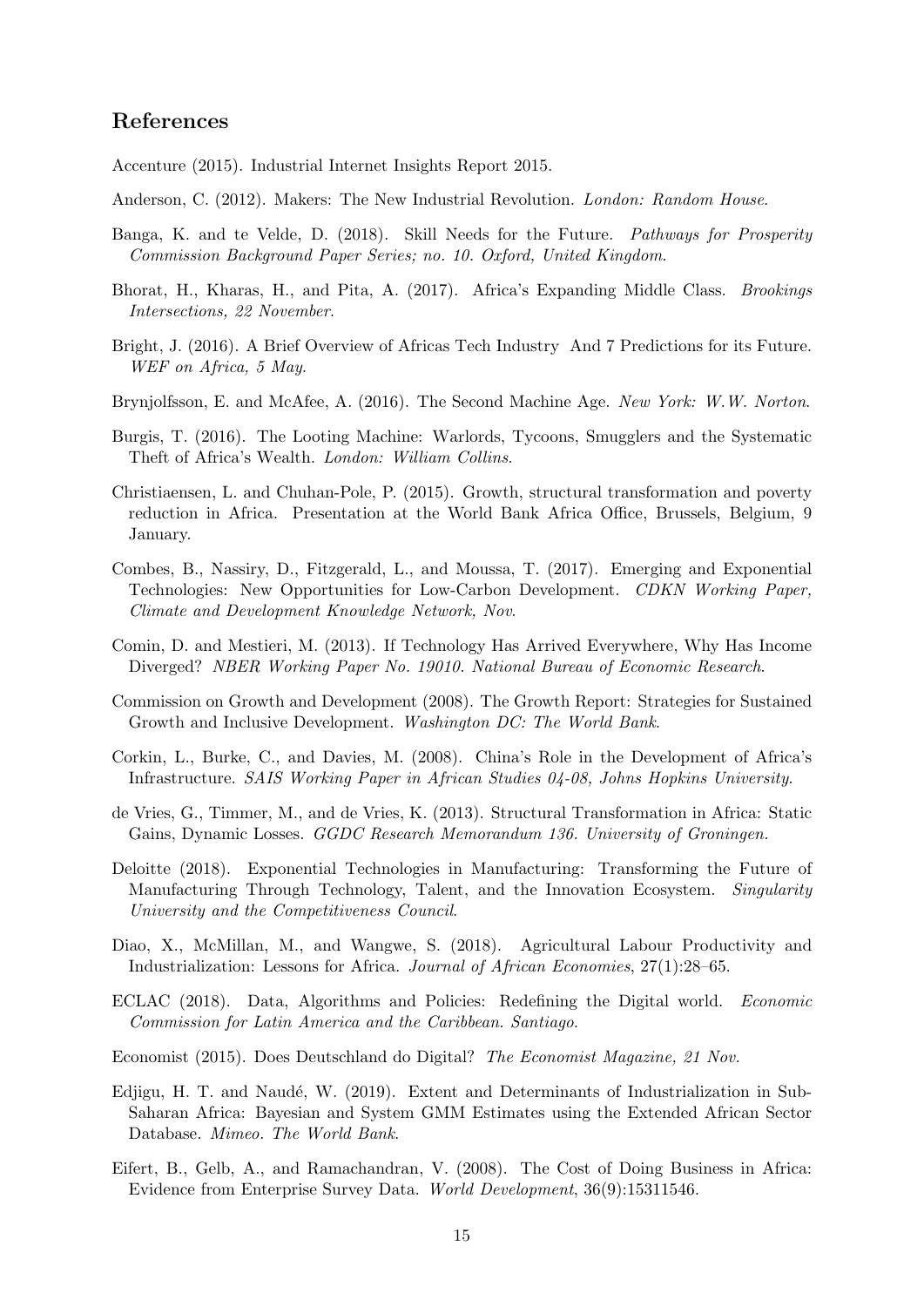- <span id="page-18-10"></span>European Commission (2014). European Directive On Public Procurement and Repealing Directive 2004/18/ec. Brussels: EC.
- <span id="page-18-13"></span>Foster-McGregor, N., Kaulich, F., and Stehrer, R. (2015). Global Value Chains in Africa. UNIDO Working Paper.
- <span id="page-18-1"></span>Fox, L., Haines, C., Munoz, L., and Thomas, A. (2013). Africa's Got Work to Do: Employment Prospects in the New Century. IMF Working Paper no WP/13/201.
- <span id="page-18-4"></span>Frankel, J. (2010). The Natural Resource Curse: A Survey. NBER Working Paper no. 15836. National Bureau of Economic Research.
- <span id="page-18-2"></span>Freire, M., Lall, S., and Leipziger, D. (2014). Africa's Urbanization: Challenges and Opportunities. Working Paper No. 7, The Growth Dialogue.
- <span id="page-18-8"></span>Frey, C., Osborne, M., and Holmes, C. (2016). Technology at Work v2.0: The Future is Not What it Used to Be.
- <span id="page-18-11"></span>Friedman, T. (2016). Thank You for Being Late: An Optimists Guide to Thriving in the Age of Accelerations. New York: Picador.
- <span id="page-18-15"></span>Gollin, D. (2018). Structural Transformation without Industrialization. Pathways for Prosperity Commission Background Paper Series no. 2. Oxford.
- <span id="page-18-12"></span>Graham, A. (2018). 8 Crucial Manufacturing Predictions for 2018. Association for Manufacturing Excellence, 2 February.
- <span id="page-18-0"></span>Gries, T. and Naudé, W. (2010). Entrepreneurship and Structural Economic Transformation. Small Business Economics Journal, (34):13–29.
- <span id="page-18-16"></span>Juma, C. (2015). The 3D Printing Revolution. New African, 6 March.
- <span id="page-18-14"></span>Kaplinsky, R. and Morris, M. (2009). The Asian Drivers and SSA: Is there a Future for Export-Oriented African Industrializaton? The World Economy, (32):1638–1655.
- <span id="page-18-17"></span>Kelly, T. and Fireston, R. (2016). How Tech Hubs are Helping to Drive Economic Growth in Africa. Background Paper for the World Development Report 2016.
- <span id="page-18-9"></span>Kleer, R. and Piller, F. (2019). Local Manufacturing and Structural Shifts in Competition: Market Dynamics of Additive Manufacturing. International Journal of Production Economics, 216:23–34.
- <span id="page-18-5"></span>Lall, S. (2004). Selective Industrial and Trade Policies in Developing Countries: Theoretical and Empirical Issues. In Soludo, C., Ogbu, O. and Chang, H-J. eds. The Politics of Trade and Industrial Policy in Africa: Forced Consensus? Africa World Press and IDRC, pages 4–41.
- <span id="page-18-6"></span>Lawrence, P. (2005). Explaining Sub-Saharan Africa's Manufacturing Performance. Development and Change, 36(6):1121–1141.
- <span id="page-18-3"></span>Lengyel, I., Vas, Z., Kano, I., and Lengyel, B. (2017). Spatial Differences of Reindustrialization in Post-Socialist Economy: Manufacturing in the Hungarian Counties. European Planning Studies, 25(8):1416–1434.
- <span id="page-18-7"></span>Manwaring, K. and Clarke, R. (2015). Surfing the Third Wave of Computing: A Framework for Research Into eObjects. Computer Law and Security Review, 31:586–603.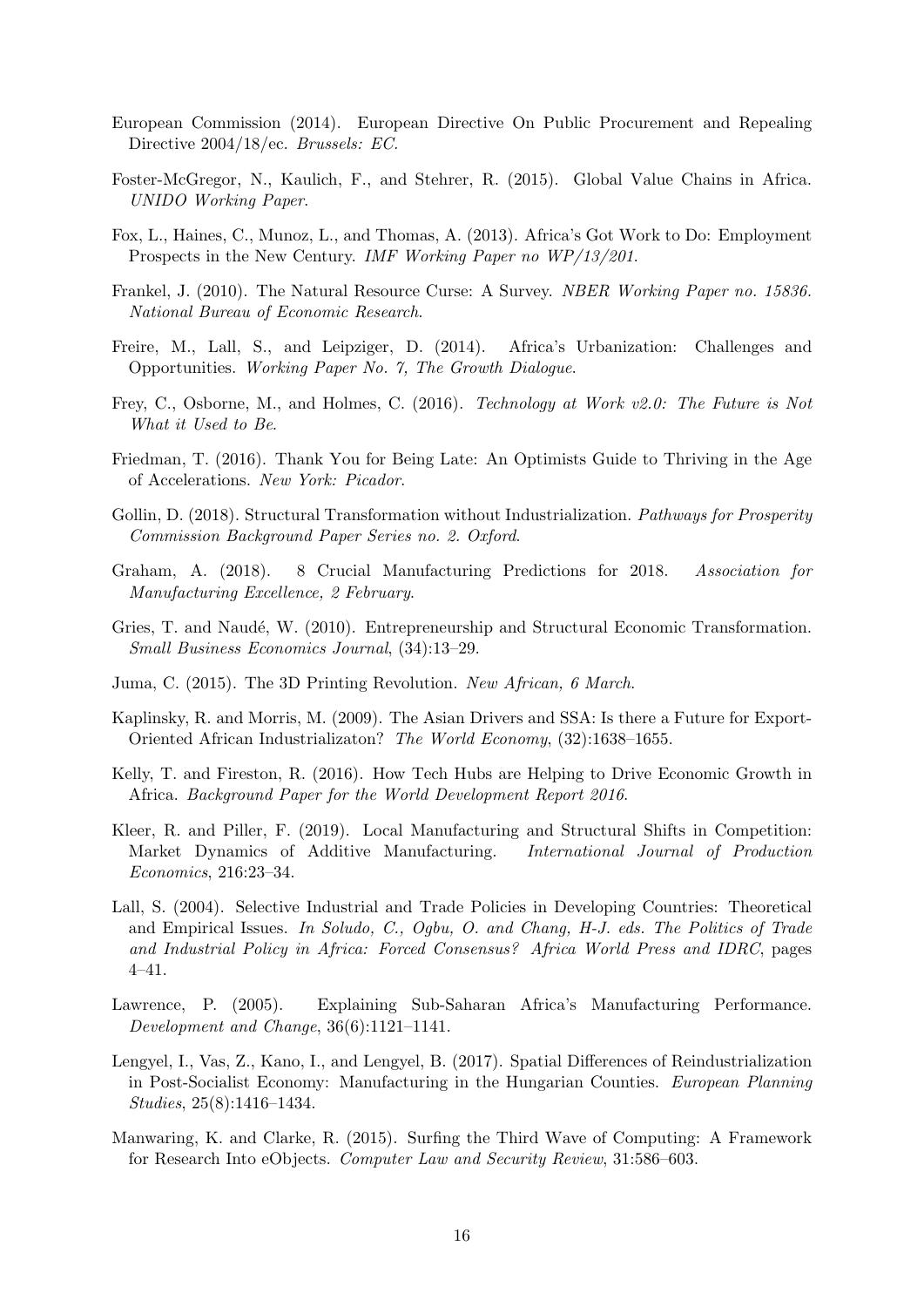- <span id="page-19-1"></span>Marsh, P. (2012). The New Industrial Revolution: Consumers, Globalization and the End of Mass Production. New Haven: Yale University Press.
- <span id="page-19-8"></span>Marsh, P. (2014). The New Industrial Revolution. Making It Magazine, UNIDO.
- <span id="page-19-2"></span>McMillan, M. and Rodrik, D. (2011). Globalization, structural change and productivity growth. NBER Working Paper Series No. 17143. Cambridge, MA, USA.
- <span id="page-19-3"></span>McMillan, M. S. and Harttgen, K. (2014). Whats driving the African growth miracle? NBER Working Paper Series No. 20077. Cambridge, MA, USA.
- <span id="page-19-0"></span>Naudé, W. (2016). Entrepreneurship and the Re-allocation of African Farmers. Agrekon, (55):1– 33.
- <span id="page-19-12"></span>Naudé, W. (2017a). Confused about Entrepreneurship and Development? Perspectives for Perplexed Policymakers. Mimeo, Ethiopian Development Research Institute.
- <span id="page-19-15"></span>Naudé, W. (2017b). Entrepreneurship, Education and the Fourth Industrial Revolution in Africa. IZA Discussion Paper no. 10855, 2017, Bonn: IZA Institute of Labor Economics.
- <span id="page-19-5"></span>Naudé, W. (2019a). Brilliant Technologies and Brave Entrepreneurs: A New Narrative for African Manufacturing. Journal of International Affairs, 72(1):143–158.
- <span id="page-19-9"></span>Naudé, W. (2019b). The Race Against the Robots and the Fallacy of the Giant Cheesecake: Immediate and Imagined Impacts of Artificial Intelligence. IZA Discussion Paper no. 12218, IZA Institute of Labor Economics, Bonn.
- <span id="page-19-10"></span>Naudé, W. (2019c). Referee Report For: The needs of freelancers and the characteristics of gigs: Creating beneficial relations between freelancers and their hiring organizations [version 1; peer review: 1 approved]. Emerald Open Research, 1(8).
- <span id="page-19-11"></span>Naudé, W., Surdej, A., and Cameron, M. (2019). Ready for Industry 4.0? The Case of Central and Eastern Europe. In Dastbaz, M. and Cochrane, P. eds. Industry 4.0 and Engineering for the Future. Springer, Chapter 9:153–175.
- <span id="page-19-17"></span>Naudé, W., Szirmai, A., and Levopa, A. (2013). Industrialization Lessons from BRICS: A Comparative Analysis. IZA Discussion Paper no. 7543, IZA Institute of Labor Economics, Bonn.
- <span id="page-19-13"></span>Newfarmer, R., Page, J., and Tarp, F. (2018). Industries without Smokestacks: Industrialization in Africa Reconsidered. WIDER Studies in Development Economics. Oxford University Press.
- <span id="page-19-4"></span>Nguimkeu, P. and Zeufack, A. (2019). Manufacturing in Structural Change in Africa. Policy Research Working Paper no. 8992, The World Bank.
- <span id="page-19-6"></span>Nunn, N. (2007). Historical Legacies: A Model Linking Africas Past to its Current Underdevelopment. Journal of Development Economics, 83(1):157–175.
- <span id="page-19-7"></span>Nunn, N. (2008). The Long Term Effects of Africas Slave Trades. Quarterly Journal of Economics, 123(1):139–176.
- <span id="page-19-16"></span>Obschonka, M., Hakkarainen, L., and Salmela-Aro, K. (2017). Entrepreneurship as a Twenty-First Century Skill: Entrepreneurial Alertness and Intention in the Transition to Adulthood. Small Business Economics, 48:487–501.
- <span id="page-19-14"></span>Page, J. (2013). Should Africa Industrialize? In A. Szirmai, W. Naudé and L. Alcorta (eds.). Pathways to Industrialization in the Twenty-First Century: New Challenges and Emerging Paradigms. Oxford: Oxford University Press.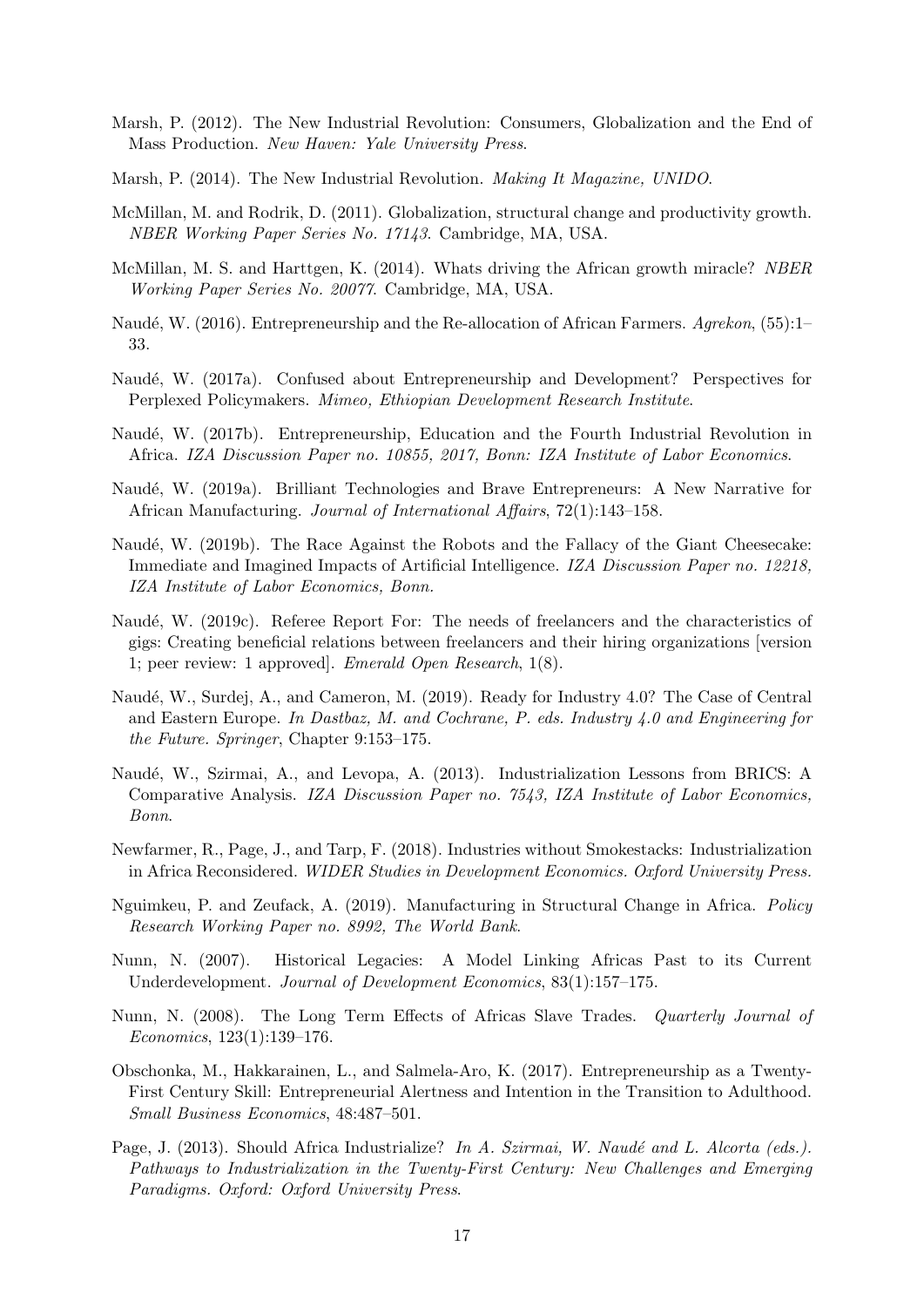- <span id="page-20-10"></span>Rejeski, D. (2012). The Next Industrial Revolution: How We Will Make Things in the 21st Century and Why it Matters. Policy Brief, Wilson Centre, November.
- <span id="page-20-1"></span>Rodrik, D. (2015a). Premature Deindustrialization. NBER Working Paper No. 20935. National Bureau for Economic Research.
- <span id="page-20-6"></span>Rodrik, D. (2015b). Unconditional Convergence in Manufacturing. Quarterly Journal of Economics, (128):165–204.
- <span id="page-20-17"></span>Saha, D. and Muro, M. (2017). Cleantech Venture Capital: Continued Declines and Narrow Geography Limit Prospects. Brookings Report, Washington DC: The Brookings Institution, May.
- <span id="page-20-9"></span>Sala-i-Martin, X., Blanke, J., Hanouz, M., Geiger, T., Mia, I., and Paua, F. (2008). The Global Competitiveness Index: Prioritizing the Economic Policy Agenda. The Global Competitiveness Report. World Economic Forum, pages 3–41.
- <span id="page-20-15"></span>Scott, C. (2015). 3D printing for Sustainable Development in Africa. 3D Printboard.com.
- <span id="page-20-8"></span>Signé, L. (2018). The Potential of Manufacturing and Industrialization in Africa: Trends, Opportunities and Strategies. Africa Growth Initiative, The Brookings Institution.
- <span id="page-20-13"></span>Simons, B. (2012). Africas Fabulous Mineral Wealth isnt All There. African Arguments, 18 September.
- <span id="page-20-3"></span>Szirmai, A. (2012). Industrialization as an Engine of Growth in Developing Countries, 1950- 2005. Structural Change and Economic Dynamics, (23):406–420.
- <span id="page-20-0"></span>Szirmai, A., Naudé, W., and Alcorta, L., editors  $(2013)$ . Pathways to Industrialization in the Twenty-First Century: New Challenges and Emerging Paradigms. Oxford: Oxford University Press.
- <span id="page-20-12"></span>Taylor, I. (2016). Dependency redux: Why Africa is not rising. Review of African Political Economy,  $(43):8-25$ .
- <span id="page-20-2"></span>Timmer, M., Lushitew, A., and Inklaar, R. (2014). The Role of Resource Misallocation in Cross-Country Differences in Manufacturing Productivity. GGDC Research Memorandum, GD-143.
- <span id="page-20-4"></span>Tregenna, F. (2011). Manufacturing Productivity, Deindustrialization and Reindustrialization. UNU-WIDER Working Paper no. 2011/57. United Nations University.
- <span id="page-20-5"></span>Tregenna, F. (2013). Deindustrialization and Reindustrialization. In A. Szirmai and W. Naudé and L. Alcortaeds. Pathways to Industrialization in the Twenty-First Century. Oxford: Oxford University Press, Chapter 3:76–101.
- <span id="page-20-7"></span>UNECA (2013). Economic Transformation in Africa: Drivers, Challenges and Options. Issues Paper Prepared for the Third Meeting of the High Level Panel of Eminent Persons. 30 Jan.
- <span id="page-20-11"></span>UNECA (2015). Industrializing through Trade. United Nations Economic Commission for Africa. Addis Ababa.
- <span id="page-20-16"></span>UNEP (2013). Patents and Clean Energy Technologies in Africa. Nairobi and Munich: United Nations Environmental Programme and the European Patent Office.
- <span id="page-20-14"></span>van Biesebroeck, J. and Mensah, E. (2019). The Extent of GCV Engagement in Sub-Saharan Africa. Policy Research Working Paper no. 8937, The World Bank.